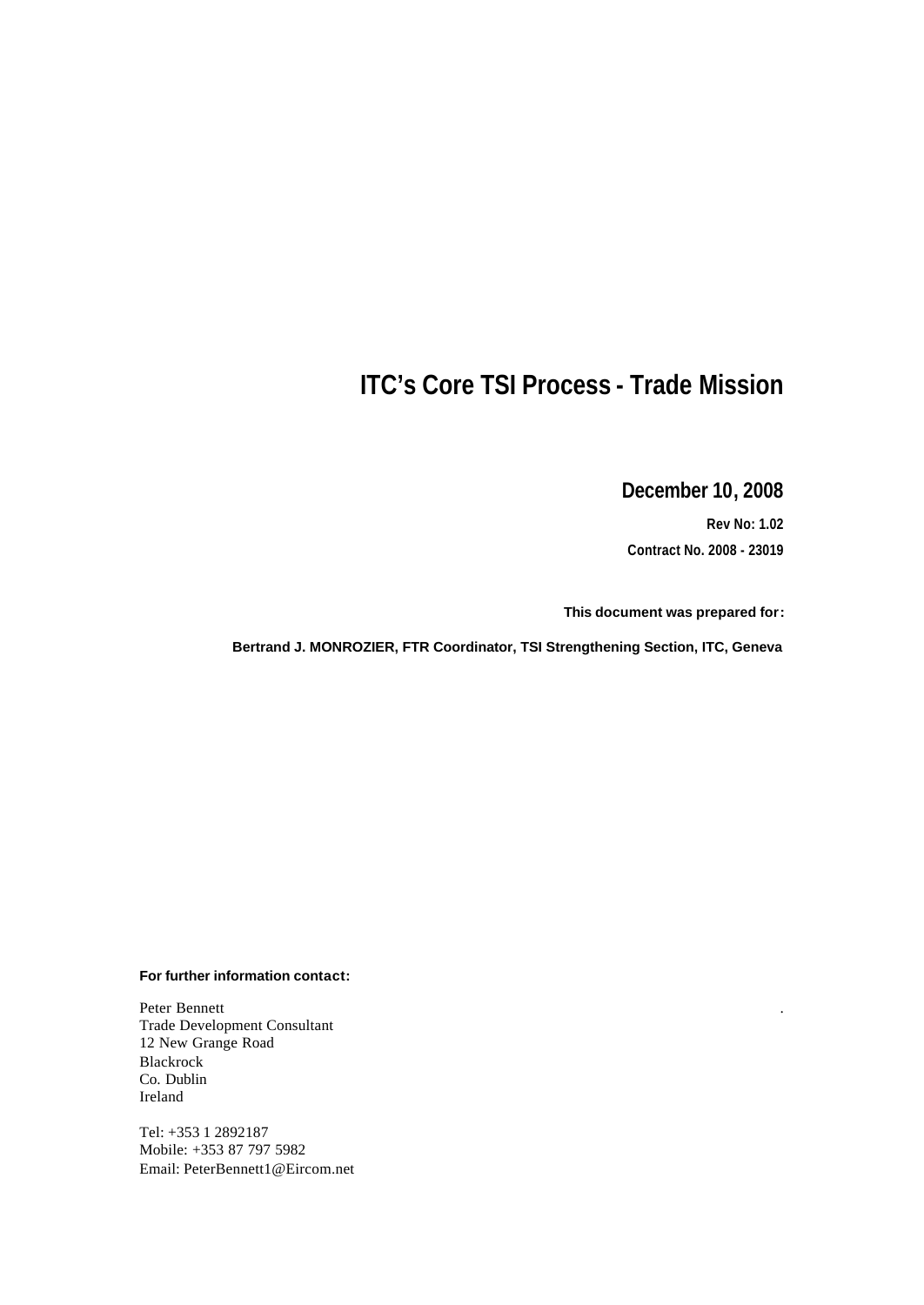# **Table of Contents**

| Briefing material / VIP Programme / Programme for the leader of the trade mission16 |  |
|-------------------------------------------------------------------------------------|--|
|                                                                                     |  |
|                                                                                     |  |
|                                                                                     |  |
|                                                                                     |  |
|                                                                                     |  |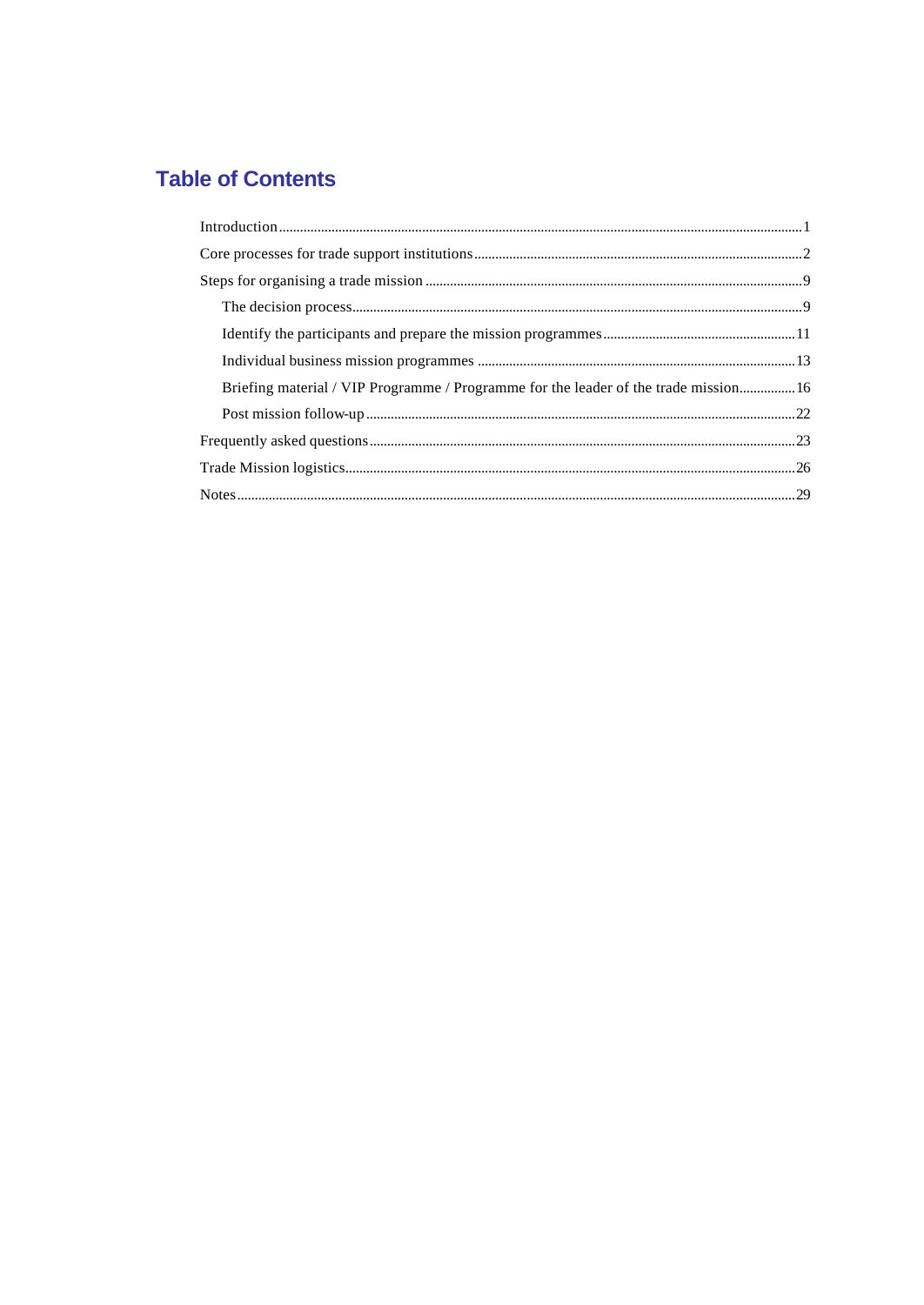# **Table of figures**

| Figure 1: From Activities to Good Practices: Tailored Enabling Business Activities |  |
|------------------------------------------------------------------------------------|--|
|                                                                                    |  |
|                                                                                    |  |
|                                                                                    |  |
|                                                                                    |  |
|                                                                                    |  |
|                                                                                    |  |
|                                                                                    |  |
|                                                                                    |  |
|                                                                                    |  |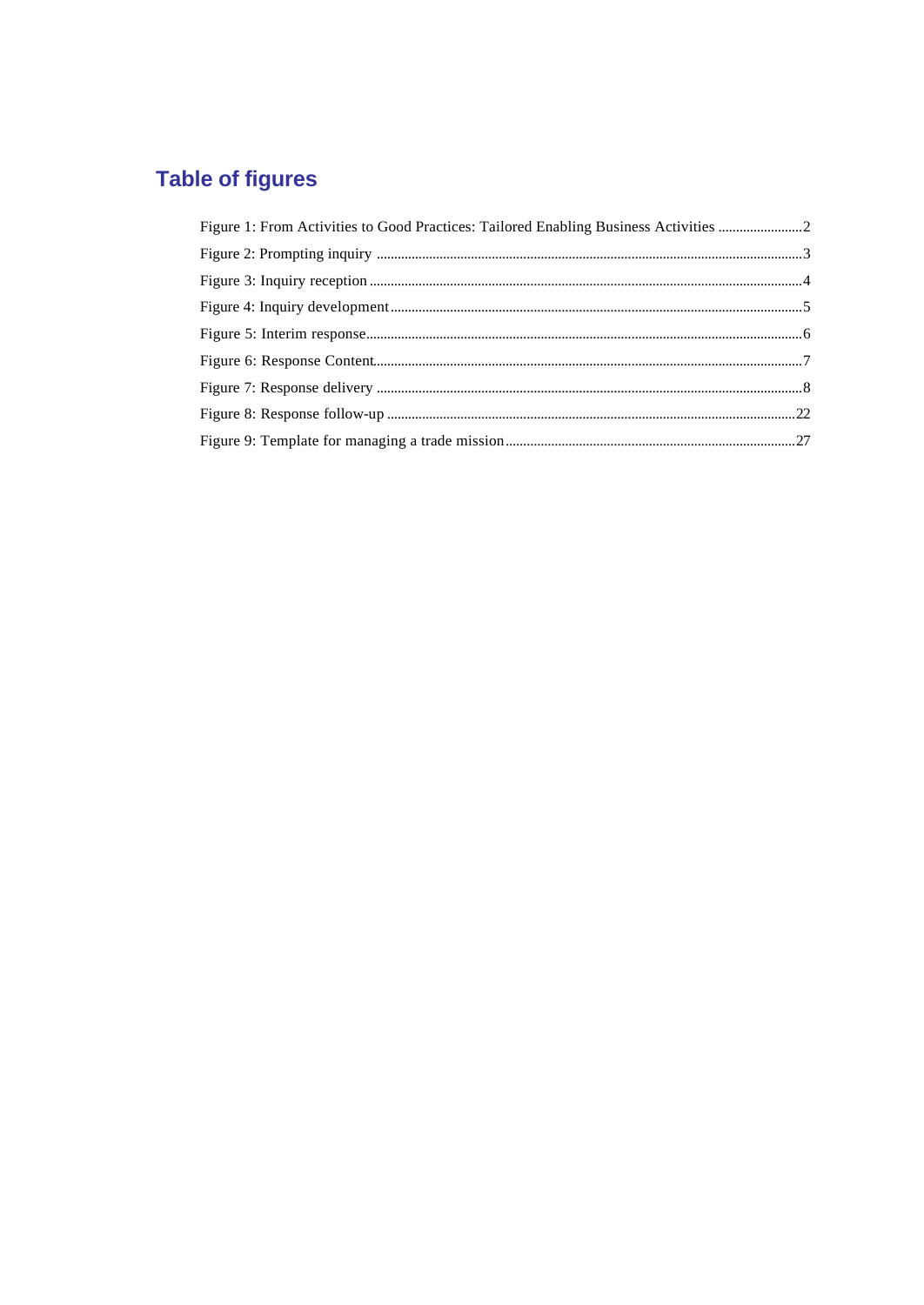## **Introduction**

This document maps the steps for organising a Trade Mission onto **ITC's Core TSI Processes**.

A trade mission consists of a group of exporters visiting a market at the same time. The mission will normally consist of five or more companies. A large trade mission could consist of 25 or more companies. The individual exporter programmes or itineraries (Exporter Business Mission Programme) are prepared by a trade office. The mission leader may be the project manager or a VIP.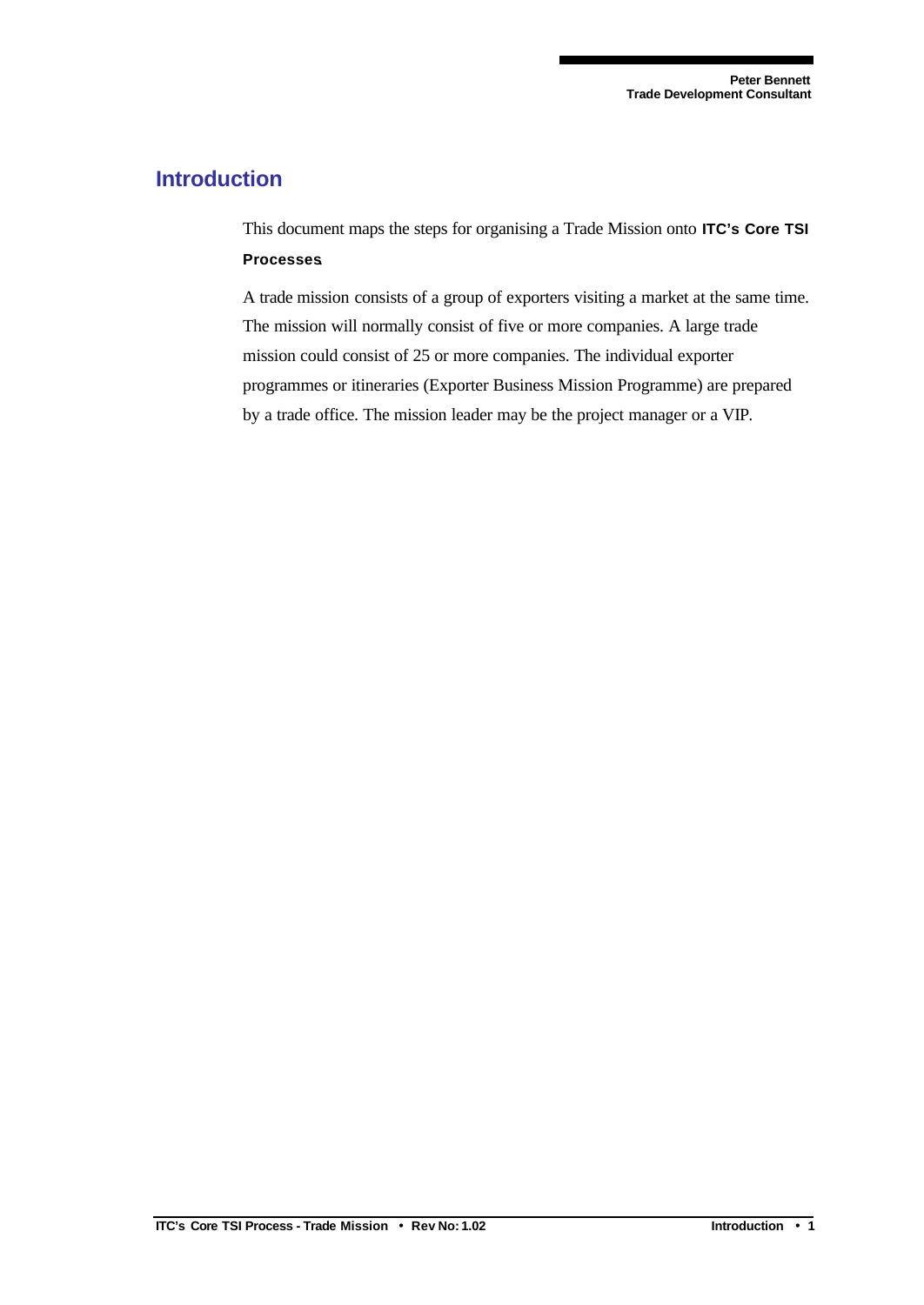## **Core processes for trade support institutions**

The following figures detail ITC's core process for TSI. These figures are referred to in the text.

From Activities to Good Practices: Tailored Enabling Business Activities



*Figure 1: From Activities to Good Practices: Tailored Enabling Business Activities*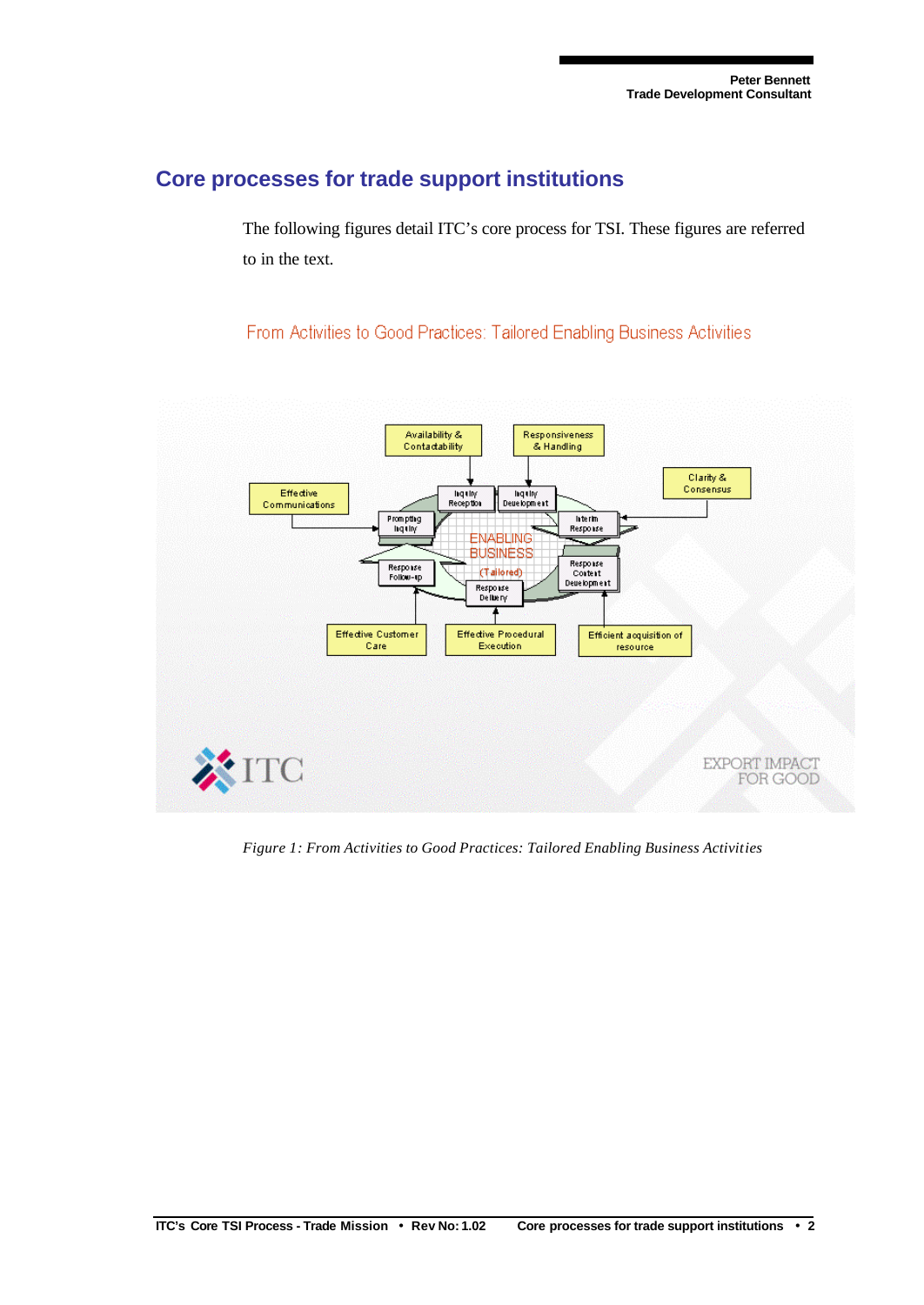

*Figure 2: Prompting inquiry*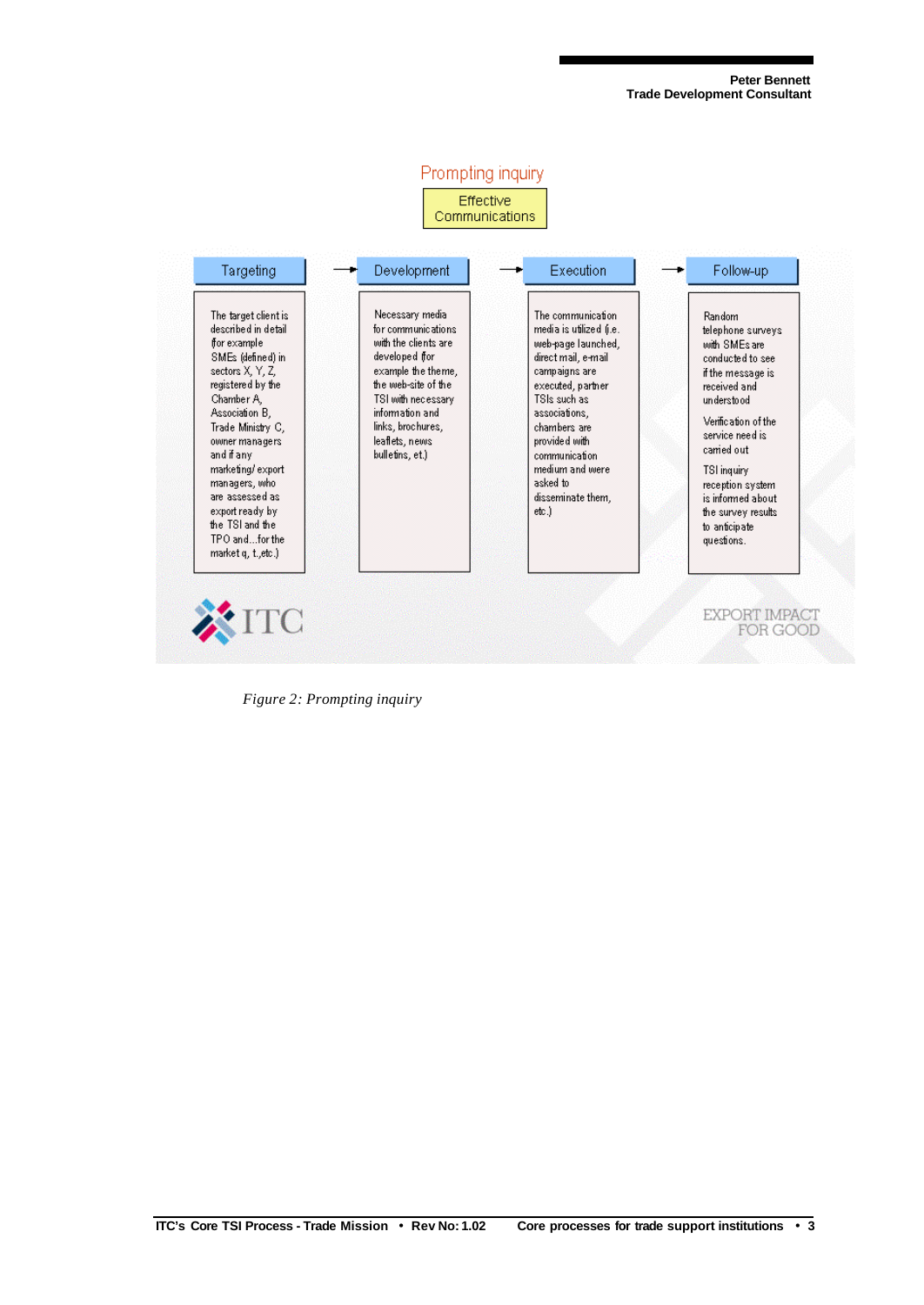

*Figure 3: Inquiry reception*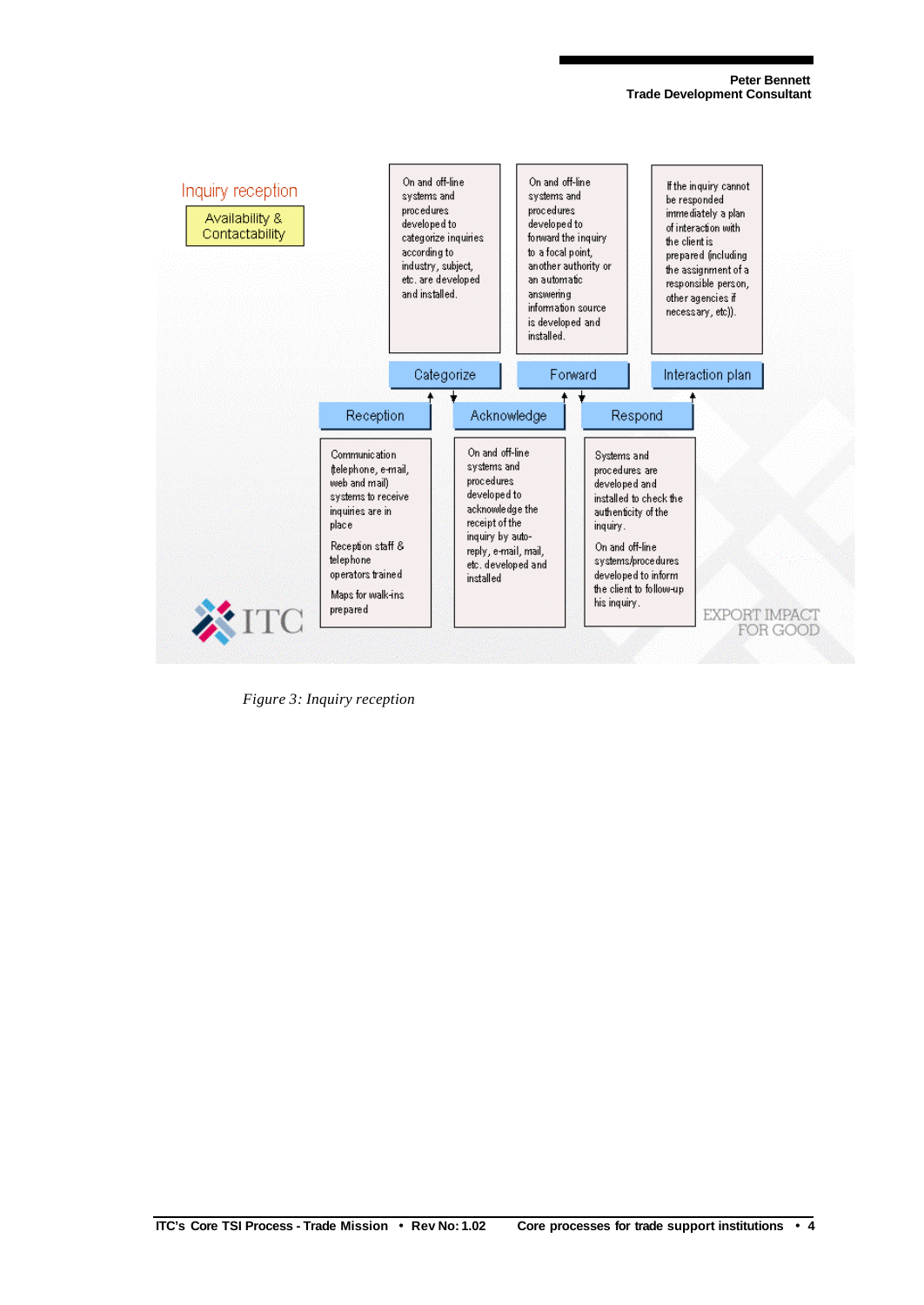

*Figure 4: Inquiry development*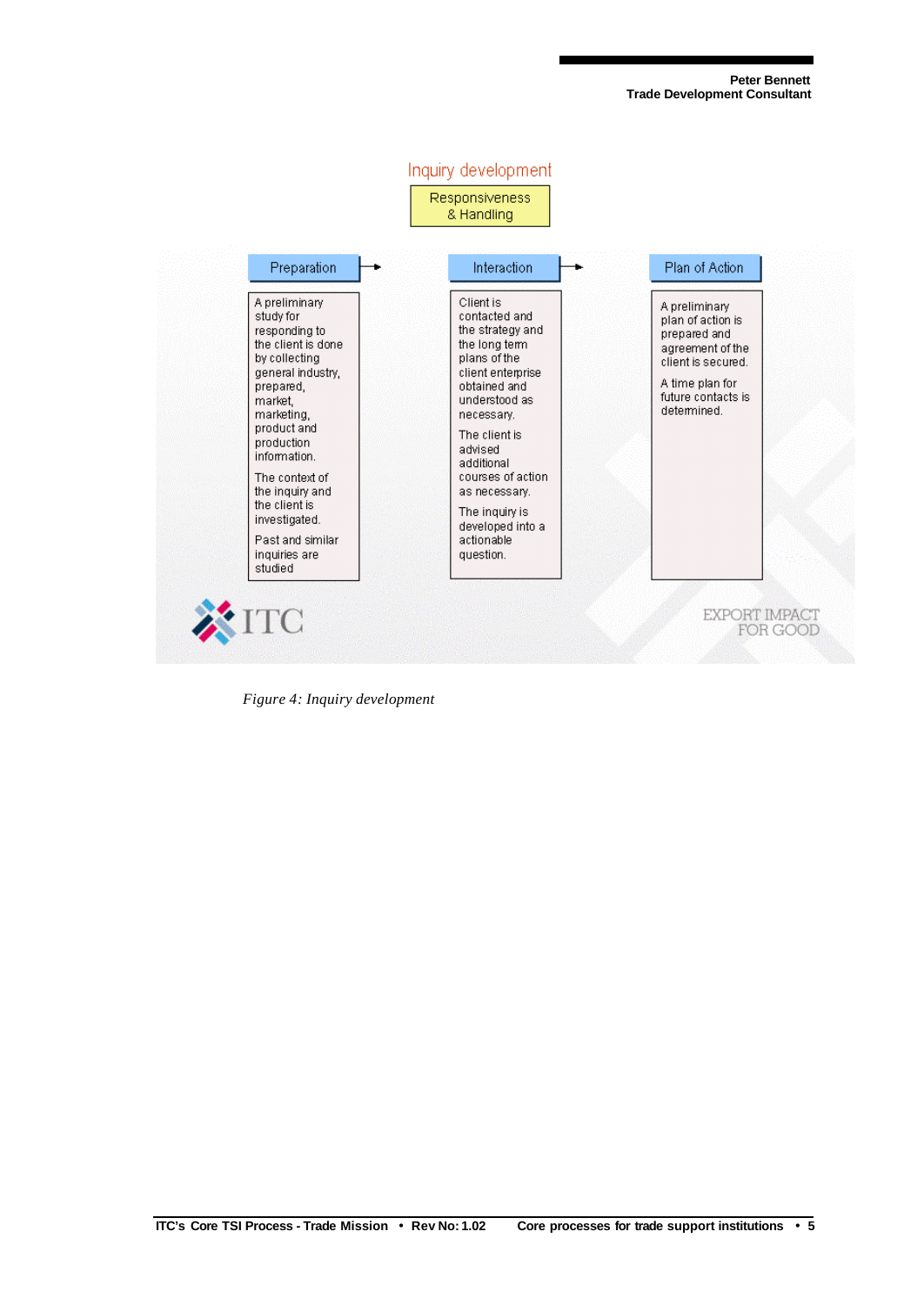

*Figure 5: Interim response*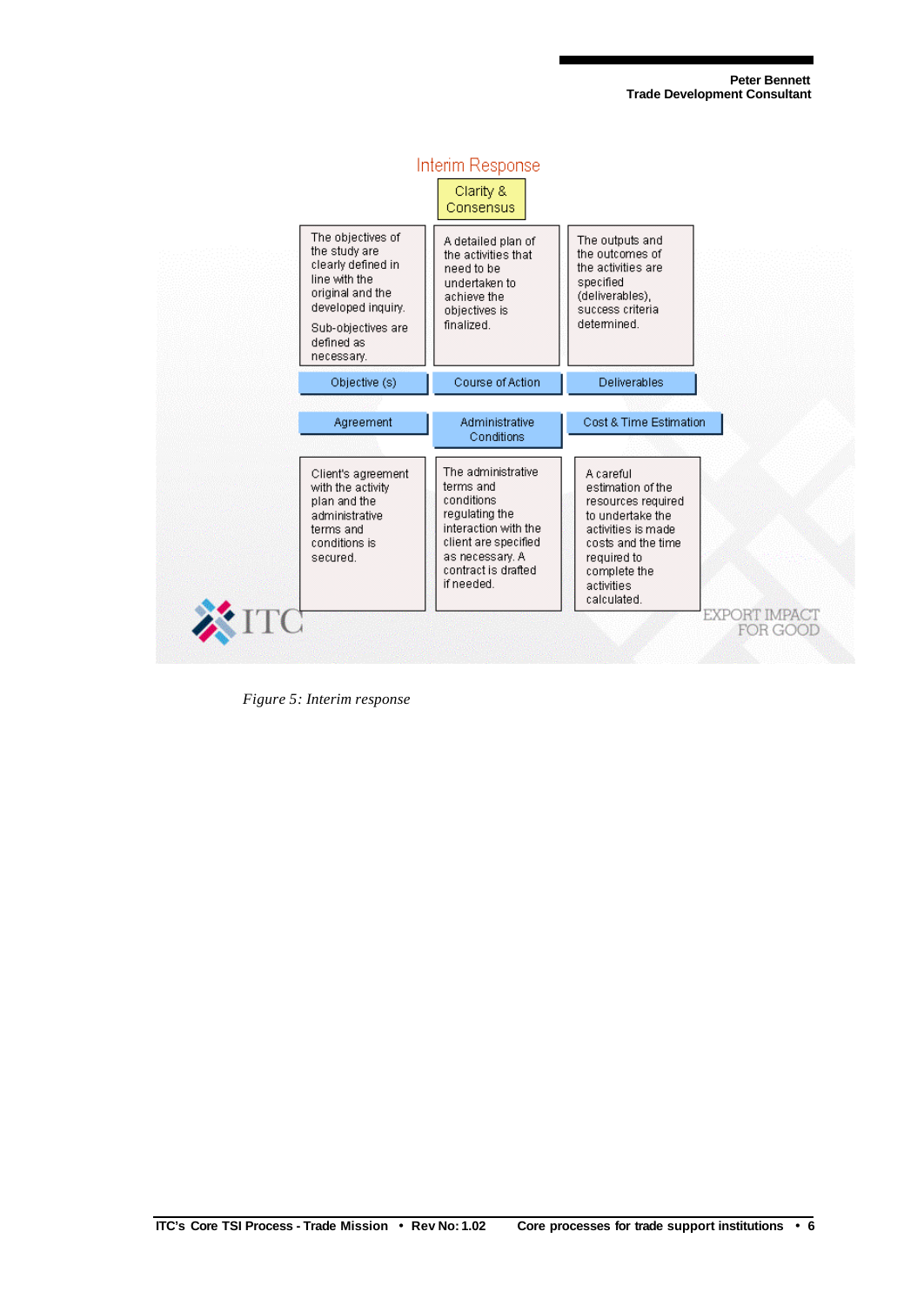

**Response Content** 

*Figure 6: Response Content*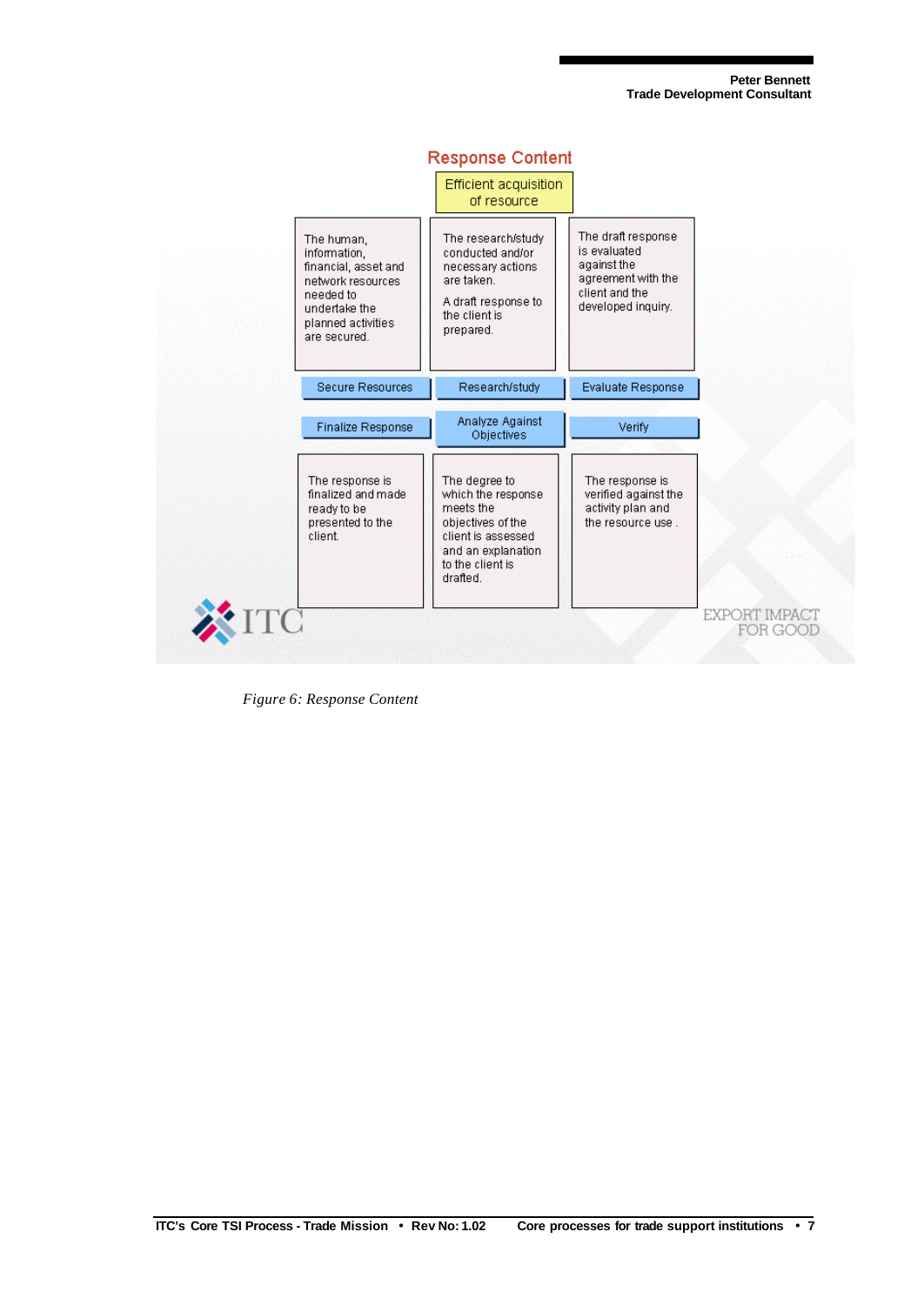

*Figure 7: Response delivery*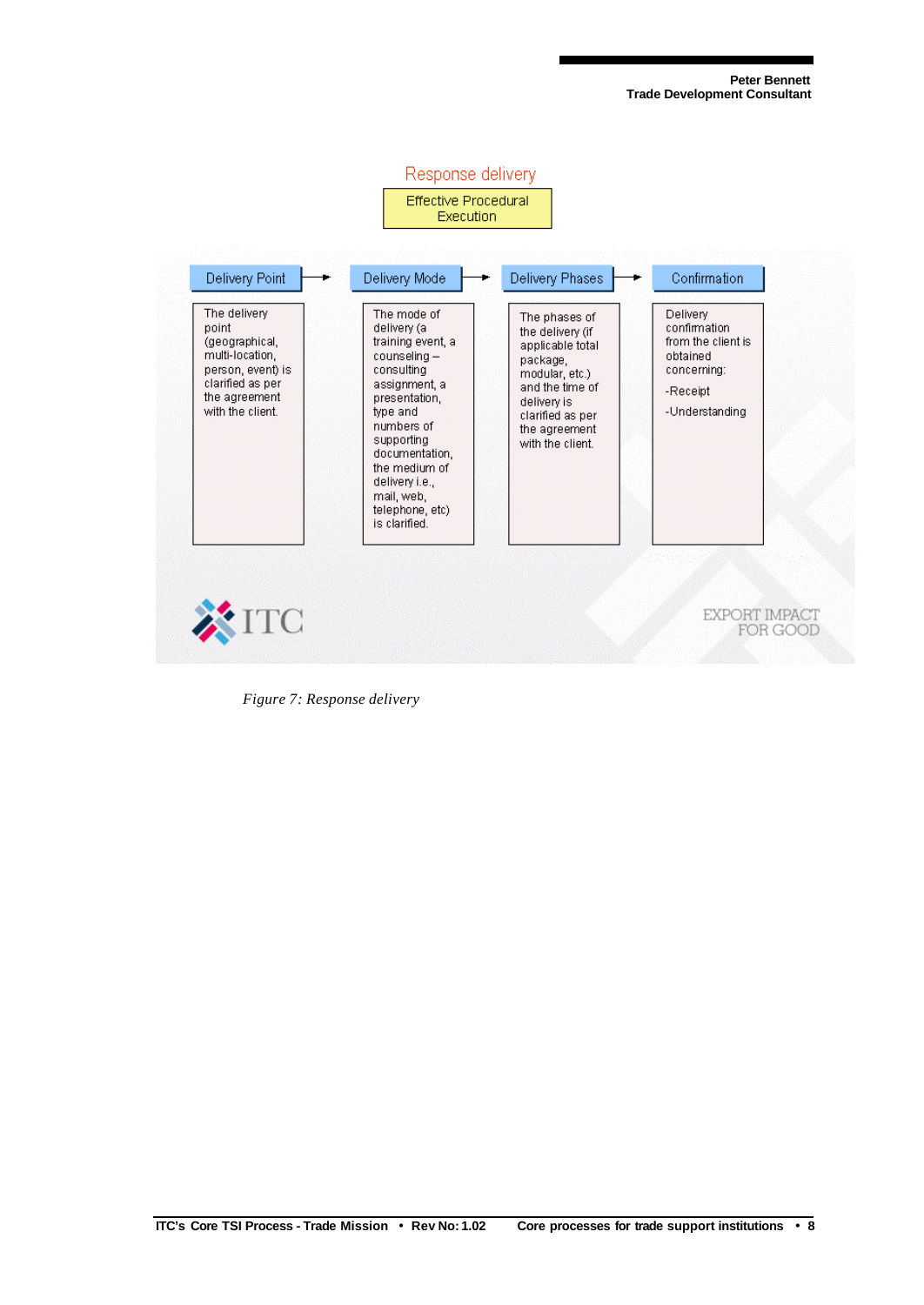## **Steps for organising a trade mission**

The steps are:

- **1.** The TSI makes a decision to run a trade mission.
- **2.** Identify the participants
- **3.** Prepare the individual business mission programmes.
- **4.** Prepare a programme for the mission leader / VIP. This included briefing material for management.
- **5.** Follow-up

#### **The decision process**

| <b>TSI Strengthening - Core</b><br><b>TSI Process</b> | <b>Steps</b>   | Steps to organise a trade mission                                                                                                                                                                                                 |
|-------------------------------------------------------|----------------|-----------------------------------------------------------------------------------------------------------------------------------------------------------------------------------------------------------------------------------|
| Strategy                                              | 1              | Proposal                                                                                                                                                                                                                          |
|                                                       |                | A proposal for a trade mission is received by senior<br>management of the TSI. The proposal may be inserted in the<br>upcoming years annual work programme. The idea is for<br>discussion at this stage.                          |
|                                                       |                | The suggestion may come from a client support executive in<br>head office, an FRT in the market, or from other sources.                                                                                                           |
|                                                       |                | The trade mission might be a general mission or a specialised<br>mission consisting on companies from a specific sector of<br>industry, e.g. food.                                                                                |
|                                                       | $\overline{2}$ | Make a case for:                                                                                                                                                                                                                  |
|                                                       |                | A paper, which may be very short, e.g. an email, is submitted<br>to decision makers detailing the logic behind the suggestion.                                                                                                    |
|                                                       |                | The proposal contains an estimate of the number of companies<br>likely to become involved, an estimate of costs. Some<br>missions may require the retention of temporary or specialised<br>staff to assist with the organisation. |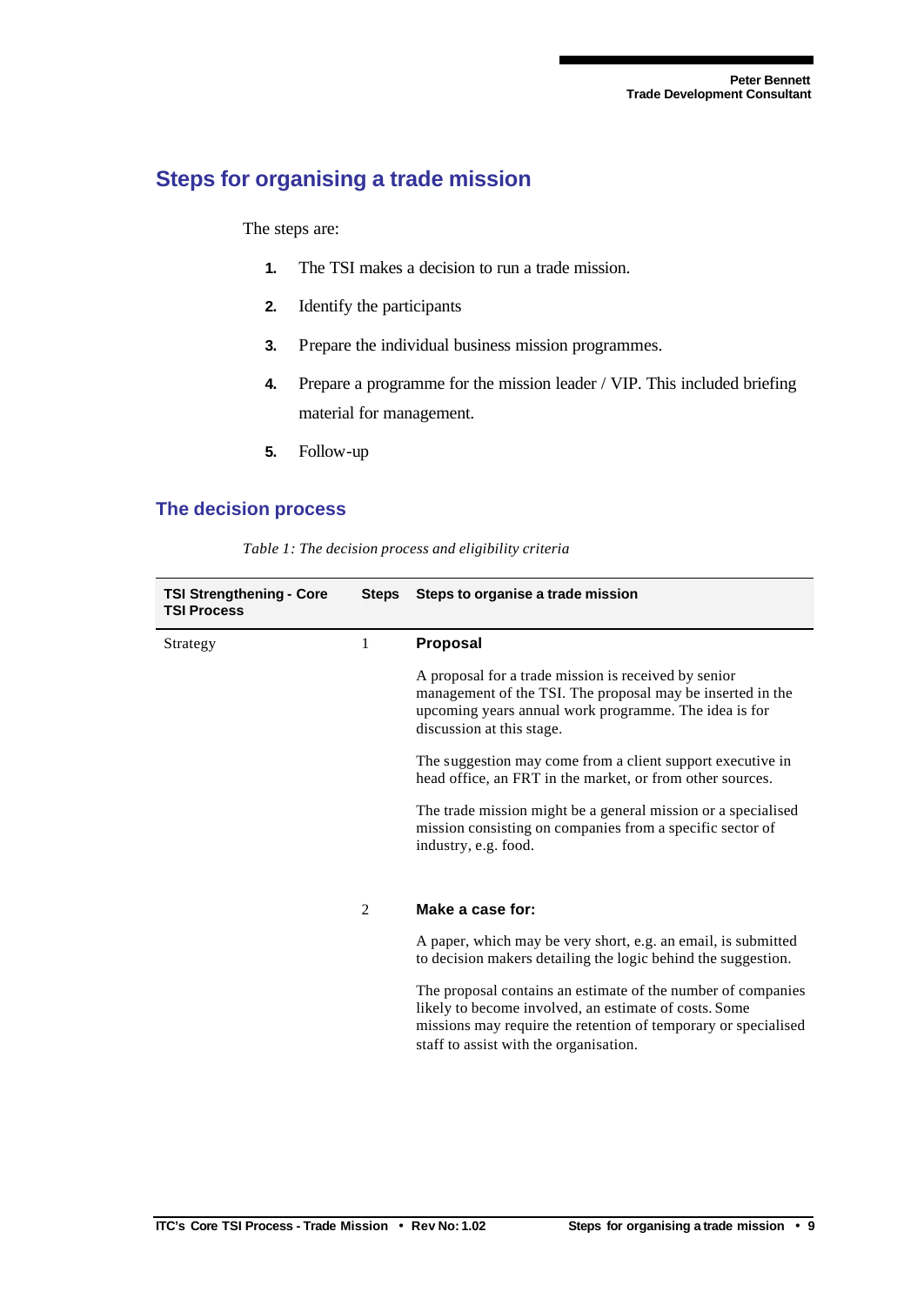| <b>TSI Strengthening - Core</b><br><b>TSI Process</b>                                       | <b>Steps</b> | Steps to organise a trade mission                                                                                                                                                                               |  |
|---------------------------------------------------------------------------------------------|--------------|-----------------------------------------------------------------------------------------------------------------------------------------------------------------------------------------------------------------|--|
|                                                                                             | 3            | Project approval                                                                                                                                                                                                |  |
|                                                                                             |              | A strategic decision is made to run a trade mission to a<br>specific country or market. The project is then inserted into<br>the annual work programme.                                                         |  |
|                                                                                             |              | Funding is approved for the project.                                                                                                                                                                            |  |
|                                                                                             | 4            | Decision to involve a VIP <sup>1</sup>                                                                                                                                                                          |  |
|                                                                                             |              | Senior management decide on a mission leader. In some cases,<br>a VIP may be invited to lead the mission.                                                                                                       |  |
|                                                                                             |              | See: Table 4: VIP programme on page 16.                                                                                                                                                                         |  |
| Figure 5: Interim response<br>on page 2.<br>Cost<br>Resources needed<br>Time estimation     | 5            | <b>Cost recovery</b><br>Cost recovery or cost contribution. Are the participants to pay<br>a portion of the costs? The formulae must be worked out and<br>agreed by all involved.                               |  |
| Figure 2: Prompting inquiry<br>on page 3.<br>Prompting inquiry.<br>Targeting<br>Development | 6            | <b>Event publicised</b><br>Mission is publicised / advertised.<br>Listed on the calendar of events.<br>$\mathbf{1}$ .<br>Published on the TSI web site.<br>2.<br>3.<br>Mailing to targeted clients. (See below) |  |
| Execution                                                                                   |              |                                                                                                                                                                                                                 |  |

<sup>&</sup>lt;sup>1</sup> The remarks may not apply to a trade mission where the VIP is a senior government official. For example, a trade mission lead by the president or a senior minister. In such cases the VIP is probably accompanied by the country's leading industrialists. Many of the meetings are at government / ministry - government / ministry level. Bilateral, trade and tourism, and investment issues are on the agenda. Most of the meetings are at a very high level. A ministry of foreign affairs and embassy personnel are involved in protocol issues. These are special events where the resources of the state are mobilised to ensure success. However, such missions may be accompanied by exporters looking for business introductions. In which case individual business mission programmes must be prepared for each of the exporters. This adds enormously to the complexity of the task facing the trade representative.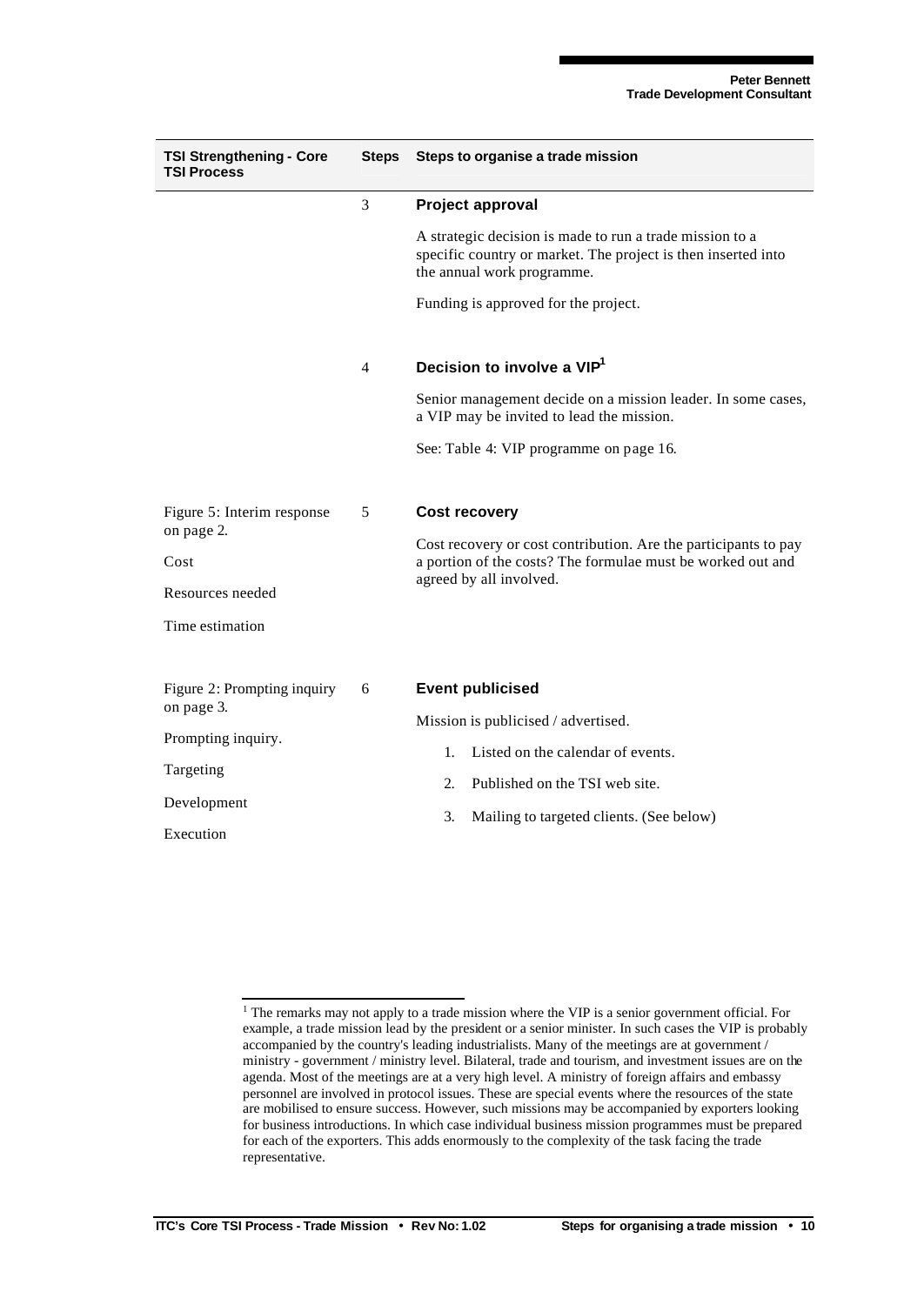|   | Steps to organise a trade mission                                                              |
|---|------------------------------------------------------------------------------------------------|
| 7 | Project leader and project team                                                                |
|   | Project leader is appointed and a team assembled. The team<br>may be a virtual team.           |
|   | Need personnel in the foreign market and in the home market.                                   |
| 8 | <b>Eligibility criteria</b>                                                                    |
|   | Project leader develops a set of criteria for eligibility for<br>participation in the mission. |
|   | Steps                                                                                          |

## **Identify the participants and prepare the mission programmes**

| TSI Strengthening - Core<br><b>TSI Process</b> | <b>Steps</b> | Steps for canvassing participants and other management<br>issues                                                                                                                                           |  |
|------------------------------------------------|--------------|------------------------------------------------------------------------------------------------------------------------------------------------------------------------------------------------------------|--|
| Figure 2: Prompting inquiry<br>on page 3.      | 1            | <b>Canvass companies</b>                                                                                                                                                                                   |  |
| Prompting inquiry.                             |              | Canvassing is the responsibility of the entire team. However,<br>the bulk of the work falls to personnel in the home market.                                                                               |  |
| Targeting                                      |              | Companies are canvassed. The steps involved are:                                                                                                                                                           |  |
| Execution                                      |              | Check the Client Support System (CRM) to identify<br>1.<br>target companies. Companies must meet the<br>eligibility criteria.                                                                              |  |
|                                                |              | Communicate with the companies using appropriate<br>2.<br>means. Telephone, email, and web. The bulk of the<br>communication will be by telephone, with email<br>confirmation of decisions.                |  |
|                                                |              | Communicate with companies who responded to the<br>3.<br>advertised annual work programme. (Some of these<br>companies may not be eligible to participate. A<br>method must be devised for handling this.) |  |

*Table 2: Canvass the companies and management issues*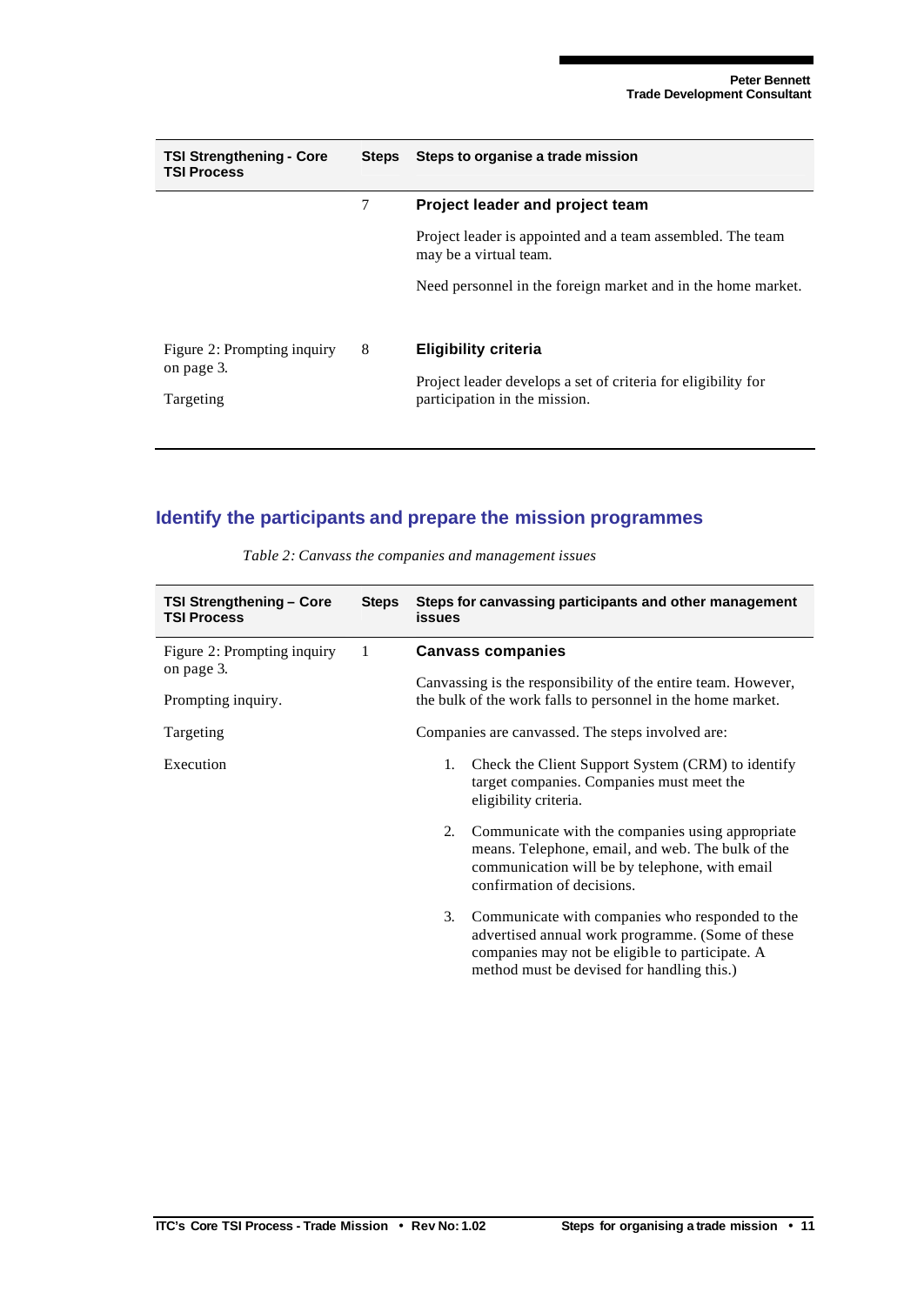|  | <b>TSI Strengthening - Core</b><br><b>TSI Process</b> | <b>Steps</b>   | Steps for canvassing participants and other management<br>issues                                                                                                                                                             |  |
|--|-------------------------------------------------------|----------------|------------------------------------------------------------------------------------------------------------------------------------------------------------------------------------------------------------------------------|--|
|  | Figure 3: Inquiry reception<br>on page 4.             | 2              | <b>Assessment of applicants</b>                                                                                                                                                                                              |  |
|  | Reception                                             |                | 1.<br>The FTR carried out a preliminary assessment of the<br>applicants. This is your judgement as to the<br>suitability of the applicants for the mission. If, in the                                                       |  |
|  | Analysis                                              |                | opinion of the FTR, the applicant has no prospects in<br>the market, the company should be informed                                                                                                                          |  |
|  | Plan                                                  |                | accordingly. In writing.                                                                                                                                                                                                     |  |
|  | Acknowledgement                                       |                | 2.<br>The applicant makes the decision to participate.<br>(Note. It may be very difficult to set up appointment)<br>for companies that fall into this category.<br>Cancellation may be forced on the company by the<br>TSI.) |  |
|  |                                                       | 3              | <b>Hiring temporary staff</b>                                                                                                                                                                                                |  |
|  |                                                       |                | If the mission is a large one, you will have to hire temporary<br>staff to help you prepare the programmes.                                                                                                                  |  |
|  | Figure 4: Inquiry                                     | $\overline{4}$ | Individual business mission programmes                                                                                                                                                                                       |  |
|  | development on page 5.<br>Figure 6: Response Content  |                | Preparing individual business mission programmes for each<br>exporter.                                                                                                                                                       |  |
|  | on page 7.<br>Figure 7: Response delivery             |                | The success of a trade mission is dependent on the quality of<br>individual business mission programmes.                                                                                                                     |  |
|  | on page 8.                                            |                | See: Table 3: Individual business mission programmes on<br>page 13                                                                                                                                                           |  |
|  |                                                       | 5              | <b>VIP programme</b>                                                                                                                                                                                                         |  |
|  |                                                       |                | Preparing a programme for the mission leader or the $VIP - if$<br>applicable.                                                                                                                                                |  |
|  |                                                       |                | See: Table 4: VIP programme on page 16                                                                                                                                                                                       |  |
|  | Figure 7: Response delivery                           | 6              | <b>Group briefing</b>                                                                                                                                                                                                        |  |
|  | on page 8.                                            |                | Organising a briefing for the group on arrival in the market.                                                                                                                                                                |  |
|  |                                                       | 7              | Individual company briefings                                                                                                                                                                                                 |  |
|  |                                                       |                | Brief each of the participants individually – if applicable and<br>necessary.                                                                                                                                                |  |
|  |                                                       |                |                                                                                                                                                                                                                              |  |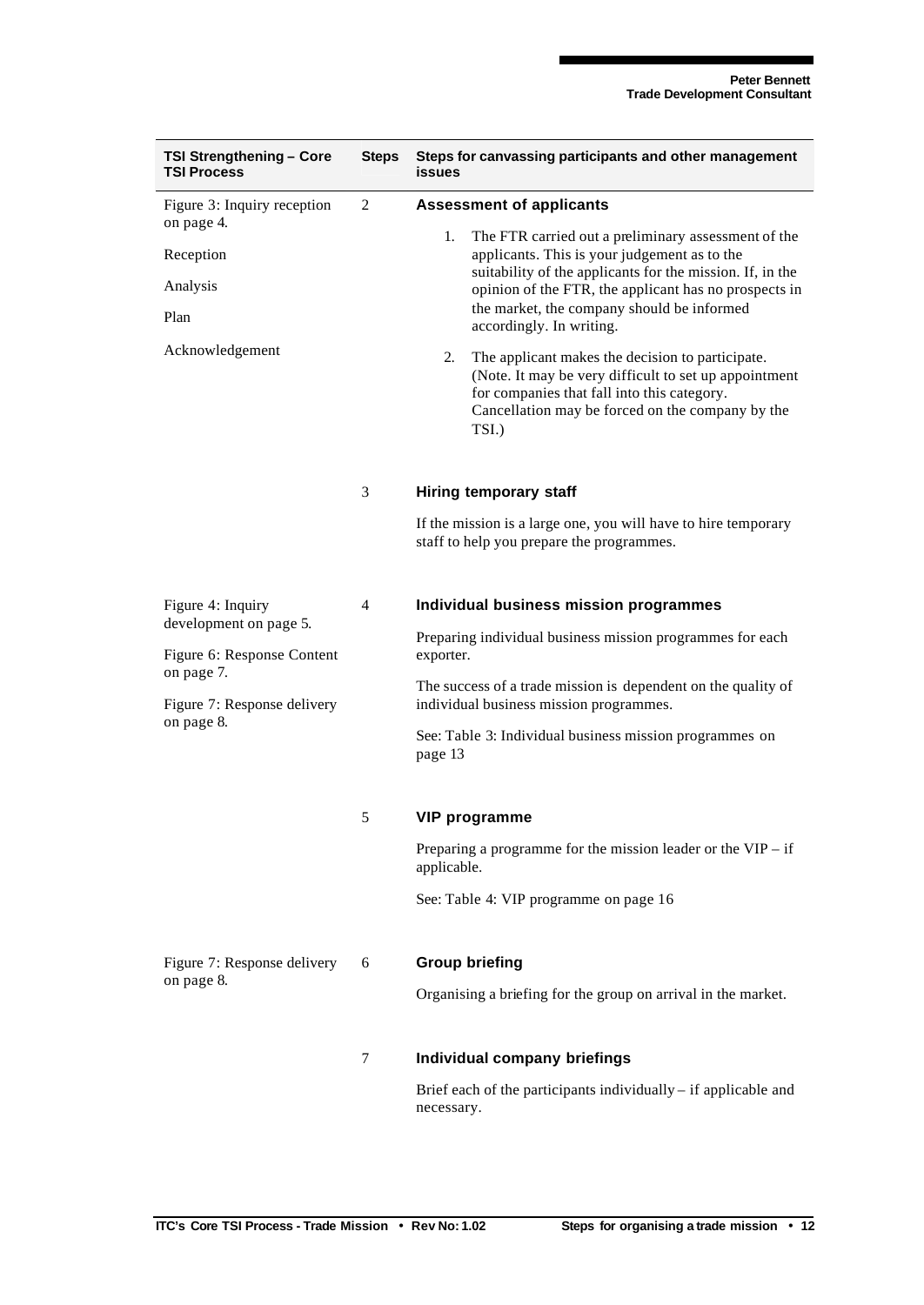| <b>TSI Strengthening - Core</b><br><b>TSI Process</b> | <b>Steps</b> | Steps for canvassing participants and other management<br>issues |                                                             |
|-------------------------------------------------------|--------------|------------------------------------------------------------------|-------------------------------------------------------------|
|                                                       | 8            |                                                                  | Administration                                              |
|                                                       |              |                                                                  | This may involve:                                           |
|                                                       |              | 1.                                                               | organising hotel accommodation                              |
|                                                       |              | 2.                                                               | group briefings and private briefings with the<br>exporters |
|                                                       |              | 3.                                                               | press briefing                                              |
|                                                       |              | 4.                                                               | reception/s                                                 |
|                                                       |              | 5.                                                               | business dinner/s                                           |
|                                                       |              |                                                                  | Attend as required.                                         |

### **Individual business mission programmes**

|  |  | Table 3: Individual business mission programmes |  |
|--|--|-------------------------------------------------|--|
|  |  |                                                 |  |

| <b>TSI Strengthening - Core</b><br><b>TSI Process</b> | <b>Steps</b> | Steps to organise an individual business mission<br>programme                                                                                                             |
|-------------------------------------------------------|--------------|---------------------------------------------------------------------------------------------------------------------------------------------------------------------------|
| Figure 4: Inquiry                                     | 1            | <b>Evaluate the enquiry</b>                                                                                                                                               |
| development on page 5.                                |              | Check the Client Support System (CRM System) for al<br>previous work for the client.                                                                                      |
|                                                       |              |                                                                                                                                                                           |
|                                                       | 2            | Discuss the assignment with the exporter                                                                                                                                  |
|                                                       |              | You can do this by telephone, e-mail, or letter.                                                                                                                          |
|                                                       |              | Discuss the various market entry strategies.                                                                                                                              |
|                                                       |              | You must form an opinion if the exporter has opportunities in<br>the market. If your preliminary assessment is negative, you<br>should advise the exporter not to travel. |
|                                                       |              |                                                                                                                                                                           |
|                                                       | 3            | Prepare the research brief                                                                                                                                                |
|                                                       |              | Prepare a research brief based on the discussions.                                                                                                                        |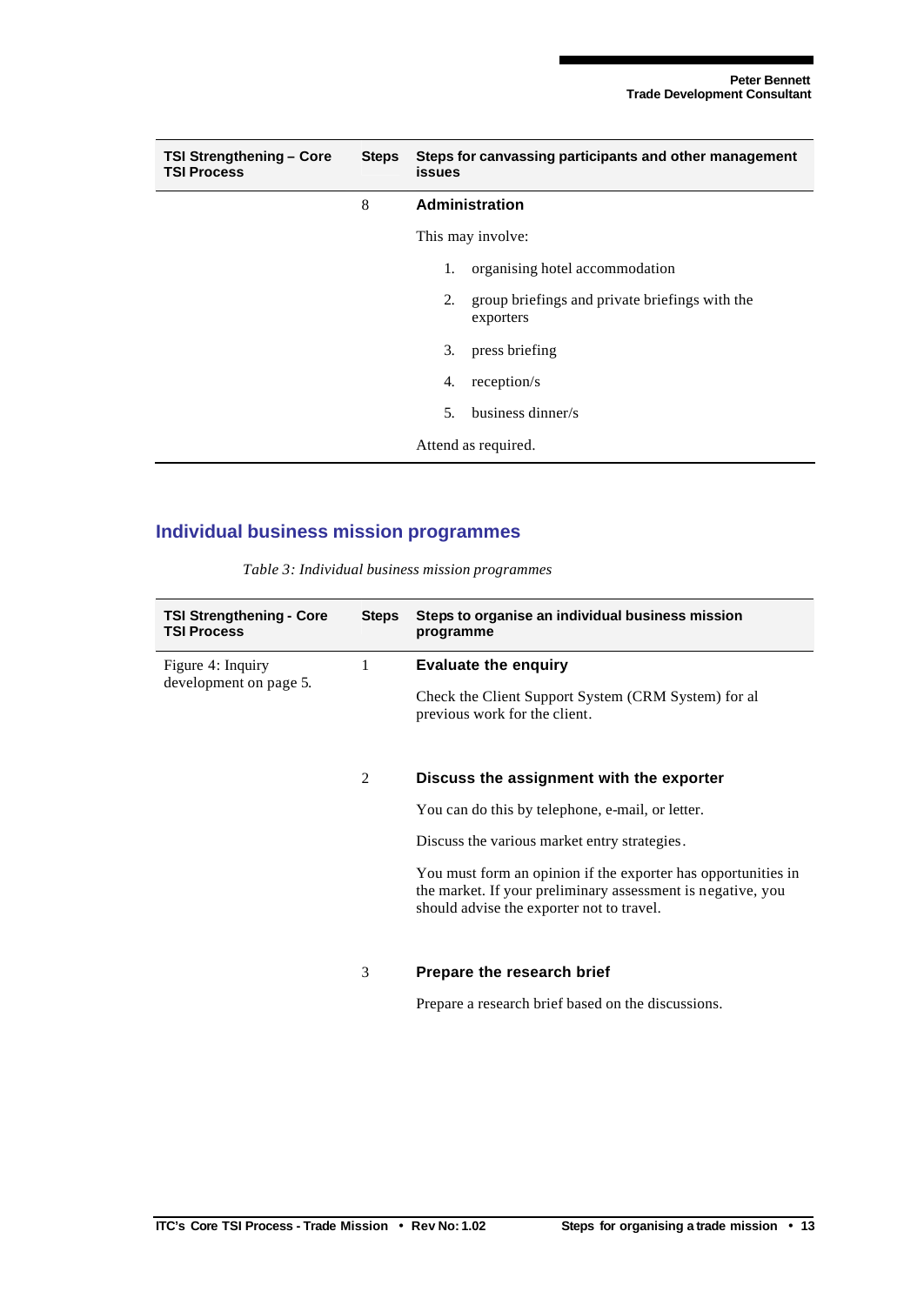| <b>TSI Strengthening - Core</b><br><b>TSI Process</b> | <b>Steps</b> | Steps to organise an individual business mission<br>programme                                                                                                                                                             |
|-------------------------------------------------------|--------------|---------------------------------------------------------------------------------------------------------------------------------------------------------------------------------------------------------------------------|
| Figure 5: Interim response                            | 4            | Agree and objective                                                                                                                                                                                                       |
| on page 2.                                            |              | What are you setting out to do? You must agree this with the                                                                                                                                                              |
| Objectives                                            |              | exporter, so that there is no misunderstanding.                                                                                                                                                                           |
| Course of action                                      |              | Only agree to an achievable objective. Do not agree to<br>undertake a piece of work that is unrealistic.                                                                                                                  |
| <b>Deliverables</b>                                   |              |                                                                                                                                                                                                                           |
| Agreement                                             |              |                                                                                                                                                                                                                           |
|                                                       |              |                                                                                                                                                                                                                           |
|                                                       | 5            | Ask the exporter for support material                                                                                                                                                                                     |
|                                                       |              | The support material will vary by industry and by sector. In<br>some cases all you need is a product description. In other<br>cases you will need brochures. Your experience of what is<br>required is a key factor here. |
|                                                       |              | Check the material for suitability in the market.                                                                                                                                                                         |

Experience shows that the most useful information you can get is a three or four sentence description of the product or service, highlighting benefits associated with its use.

#### 6 **Get confirmation of the dates for the visit**

Get this in writing.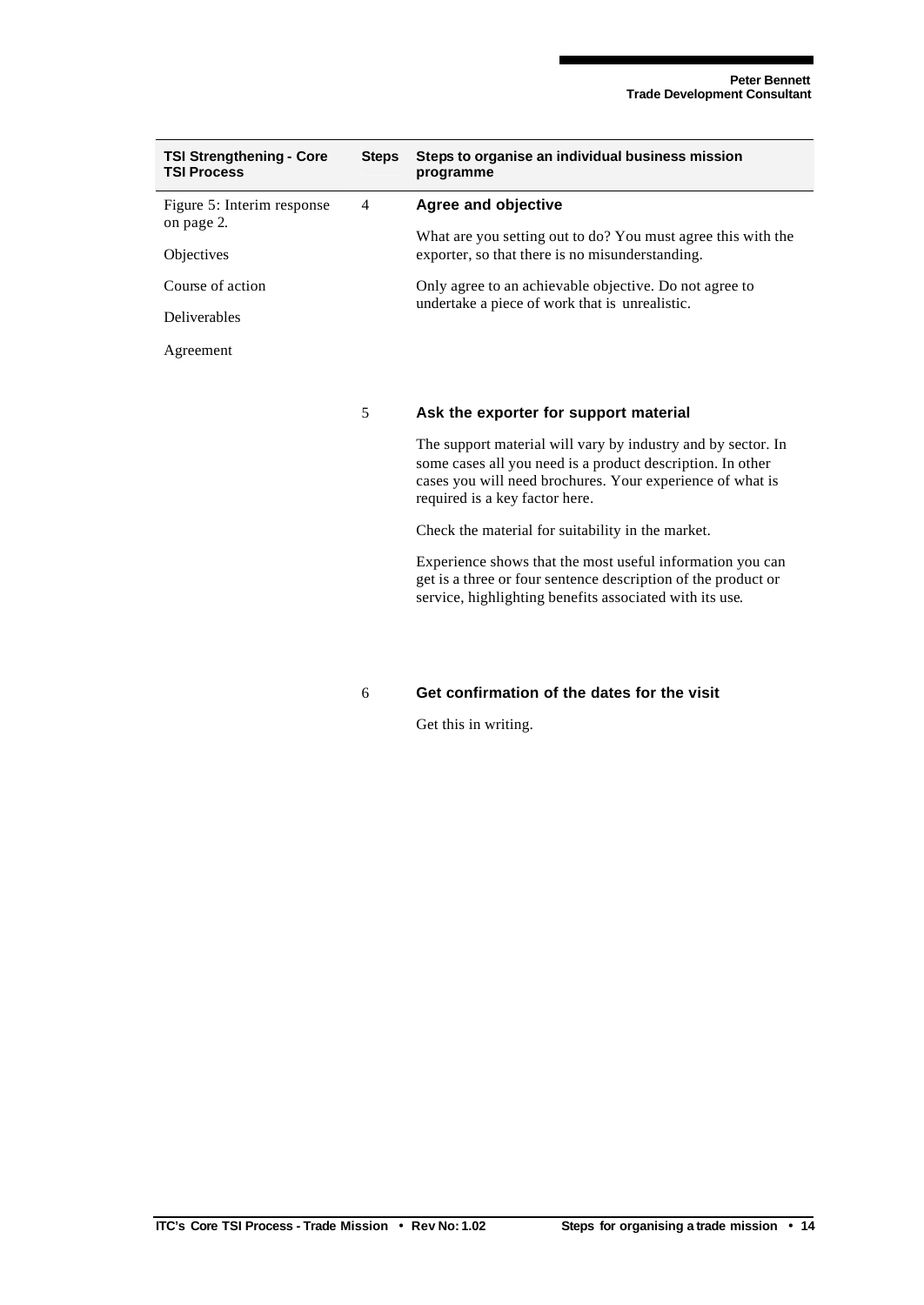| <b>TSI Strengthening - Core</b><br><b>TSI Process</b> | <b>Steps</b> | Steps to organise an individual business mission<br>programme                                                                 |                                                                                                                                                                                         |  |
|-------------------------------------------------------|--------------|-------------------------------------------------------------------------------------------------------------------------------|-----------------------------------------------------------------------------------------------------------------------------------------------------------------------------------------|--|
| Figure 6: Response Content                            | $\tau$       | Confirm what you are going to do                                                                                              |                                                                                                                                                                                         |  |
| on page 7.<br>Secure resources                        |              | Send a confirmation note to the exporter. Confirm the dates<br>that the programme will be organised for, and ask the exporter |                                                                                                                                                                                         |  |
| Research                                              |              | to send you an e-mail confirming that the dates are correct.                                                                  |                                                                                                                                                                                         |  |
| Evaluate response                                     |              |                                                                                                                               | 1. Describe the product so that there is no<br>misunderstanding. Don't leave this out, or make an                                                                                       |  |
| Analyze against objectives                            |              |                                                                                                                               | assumption, just because you are familiar with the<br>company. You could start to work on the wrong<br>product or service!)                                                             |  |
| Verify                                                |              | 2.                                                                                                                            | Your understanding of the problem / research brief /<br>assignment.                                                                                                                     |  |
|                                                       |              | 3.                                                                                                                            | A description of what you are going to do, and how<br>you are going to do it.                                                                                                           |  |
|                                                       |              | 4.                                                                                                                            | The dates of the business visit, and the name of the<br>executive who is to travel. This is the individual you<br>are making appointments for.                                          |  |
|                                                       |              | 5.                                                                                                                            | When you will start the research.                                                                                                                                                       |  |
|                                                       |              | 6.                                                                                                                            | When you will finish the research. (Don't assume<br>that this is obvious!)                                                                                                              |  |
|                                                       |              | 7.                                                                                                                            | How much resources the job is going to absorb. (Let<br>the exporter know who much effort is going into the<br>work.)                                                                    |  |
|                                                       |              | 8.                                                                                                                            | Who is going to do the work? If a team, name each<br>person.                                                                                                                            |  |
|                                                       |              | 9.                                                                                                                            | When the client can expect a report. <sup>2</sup>                                                                                                                                       |  |
|                                                       |              |                                                                                                                               | 10. What you need from the client before you start the<br>research.                                                                                                                     |  |
|                                                       |              |                                                                                                                               | 11. Is there a charge? A recovery of costs, e.g. for the<br>purchase of samples. If so, clarify this, and get the<br>exporter's written agreement that the charges will be<br>accepted. |  |
|                                                       |              |                                                                                                                               | 12. Sounds bureaucratic! No it isn't. It ensures against<br>any misunderstanding and you wasting your time.                                                                             |  |

<sup>&</sup>lt;sup>2</sup> Some exporters may have unrealistic demands. For example they may want a copy of the complete itinerary a week before they travel. In most cases, this will not be possible, and the exporter should be informed accordingly. These programmes are normally given to the exporter when the exporter arrives in the market place.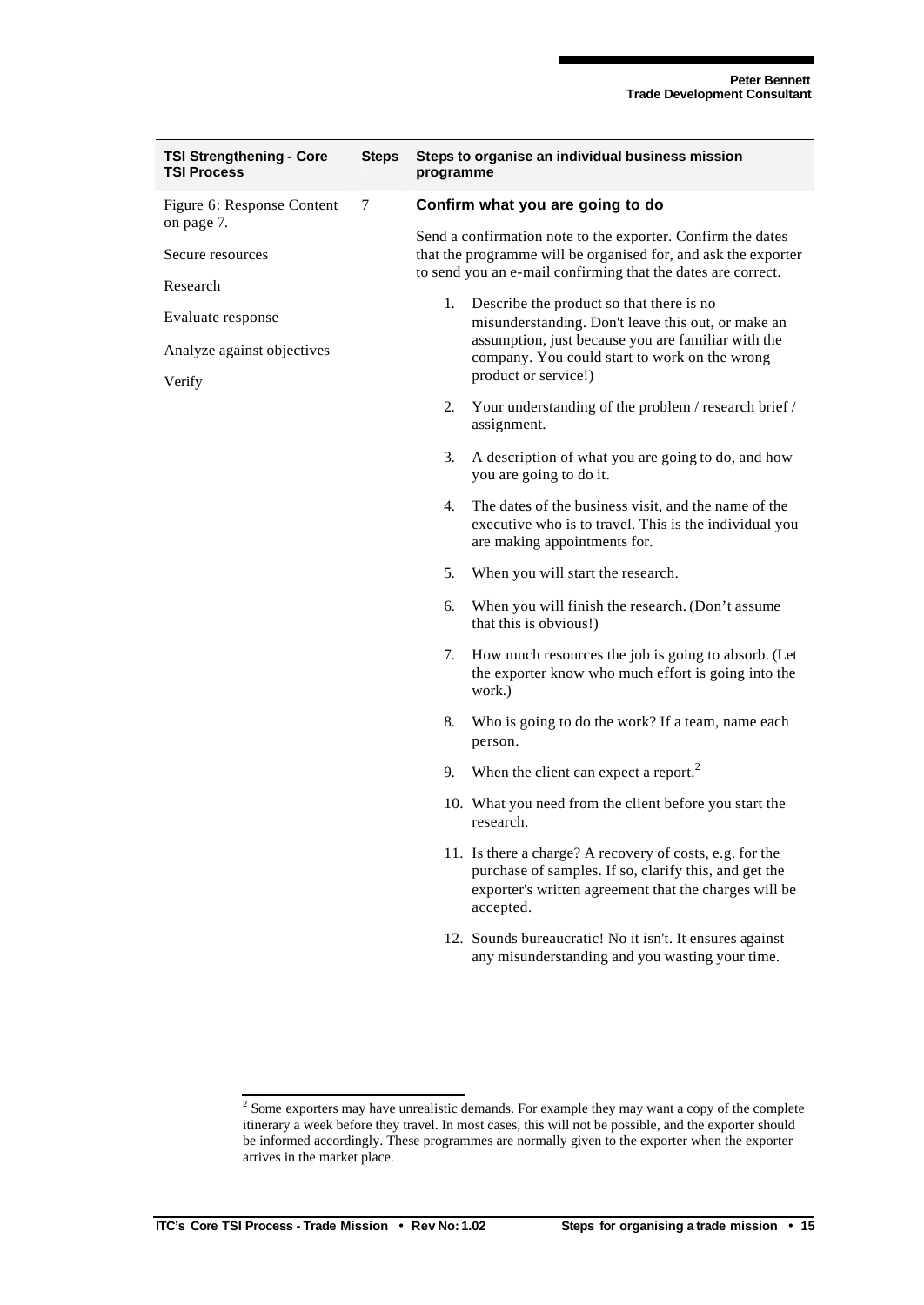| <b>TSI Strengthening - Core</b><br><b>TSI Process</b> | <b>Steps</b> | Steps to organise an individual business mission<br>programme |                                                                                                               |  |  |
|-------------------------------------------------------|--------------|---------------------------------------------------------------|---------------------------------------------------------------------------------------------------------------|--|--|
| Figure 7: Response delivery<br>on page 8.             | 8            |                                                               | Finalise the individual business mission programme                                                            |  |  |
|                                                       |              |                                                               | This should contain:                                                                                          |  |  |
| Delivery point<br>Delivery phase<br>Confirmation      |              | 1.                                                            | The schedule of business appointments                                                                         |  |  |
|                                                       |              | $2^{2}$                                                       | A brief note on the market                                                                                    |  |  |
|                                                       |              | 3.                                                            | A note on issues associated with the industry sector.<br>(Include a full market sector brief is appropriate.) |  |  |
|                                                       |              | 4.                                                            | Where you can be contacted outside office hours.                                                              |  |  |
|                                                       |              | 5.                                                            | Other information, as required                                                                                |  |  |
|                                                       |              |                                                               |                                                                                                               |  |  |

## **Briefing material / VIP Programme / Programme for the leader of the trade mission**

A VIP could be a government minister, the ambassador, a board member, your Chief Executive or your boss!

Your embassy will most probably organise a programme for ministers and government officials. However, if the minister or official is leading a trade mission, the task of preparing the briefing material and organising the programme will be your responsibility.

If the VIP is a government minister, you must give copies of all briefing material to your ambassador.

The leader of the mission could be one of your colleagues.

*Table 4: VIP programme*

| <b>TSI Strengthening - Core</b><br><b>TSI Process</b> | <b>Steps</b> | Steps to organise a programme for a VIP                                                                              |  |
|-------------------------------------------------------|--------------|----------------------------------------------------------------------------------------------------------------------|--|
|                                                       |              | <b>Executive summary</b>                                                                                             |  |
|                                                       |              | Include a one page executive summary. Use bulleted or<br>numbered list. Keep sentences short. Do not use dense text. |  |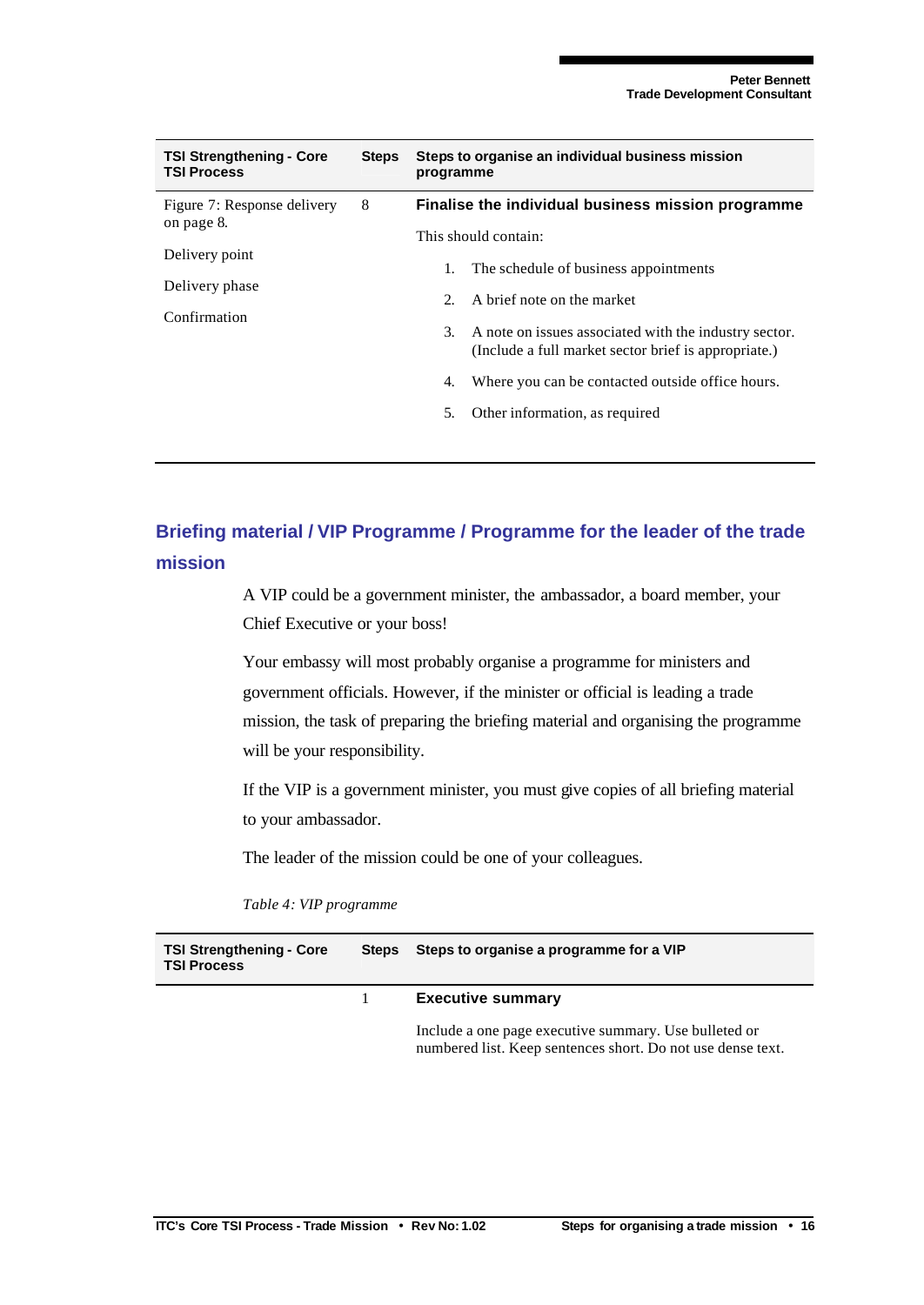| <b>TSI Strengthening - Core</b><br><b>TSI Process</b> | <b>Steps</b>   | Steps to organise a programme for a VIP                                                                                                                                                                                                                                                  |  |  |
|-------------------------------------------------------|----------------|------------------------------------------------------------------------------------------------------------------------------------------------------------------------------------------------------------------------------------------------------------------------------------------|--|--|
|                                                       | $\overline{c}$ | <b>VIP's itinerary</b>                                                                                                                                                                                                                                                                   |  |  |
|                                                       |                | Are you responsible for preparing the VIP's itinerary? If so,<br>include a copy. (Note: If the VIP is a government minister you<br>may not have the responsibility for the programme. The job<br>may be carried out by an embassy. Your job is only to provide<br>briefing material.)    |  |  |
|                                                       | 3              | <b>Biographical sketches</b>                                                                                                                                                                                                                                                             |  |  |
|                                                       |                | If the VIP is meeting important local business leaders, e.g. the<br>director of a business association or chamber of commerce,<br>you should include brief biographical descriptions. Who they<br>are; their background; and what they do.                                               |  |  |
|                                                       | $\overline{4}$ | Who are the exporters?                                                                                                                                                                                                                                                                   |  |  |
|                                                       |                | Is the VIP accompanying exporters? Will the VIP be involved<br>with exporters? Is the visit coinciding with a trade fair, trade<br>mission or reception? If the VIP is meeting exporters you<br>should include a half page description of each exporter using<br>the following headings: |  |  |
|                                                       |                | Name of company / participant and the names of the<br>1.<br>executives the VIP is likely to meet.                                                                                                                                                                                        |  |  |
|                                                       |                | A one or two sentence description of the company's<br>2.<br>product or service.                                                                                                                                                                                                          |  |  |
|                                                       |                | 3.<br>The benefits associated with the company's products.<br>One or two sentences are all that is necessary. Keep it<br>short. You are not trying to sell, only to inform.                                                                                                              |  |  |
|                                                       |                | Comment on the company's size. This might include<br>4.<br>number employed and turnover.                                                                                                                                                                                                 |  |  |
|                                                       |                | 5.<br>Describe the exporter's involvement in your market.<br>Maybe this is the exporter's first visit?                                                                                                                                                                                   |  |  |
|                                                       |                | A one or two sentence summary of what the trade<br>6.<br>support institute has done for the exporter.                                                                                                                                                                                    |  |  |
|                                                       |                | Notes on a marketing issue of relevance to all of the<br>7.<br>exporters.                                                                                                                                                                                                                |  |  |
|                                                       |                | 8.<br>Notes on a marketing issue of relevance to one or<br>two named exporters                                                                                                                                                                                                           |  |  |
|                                                       |                |                                                                                                                                                                                                                                                                                          |  |  |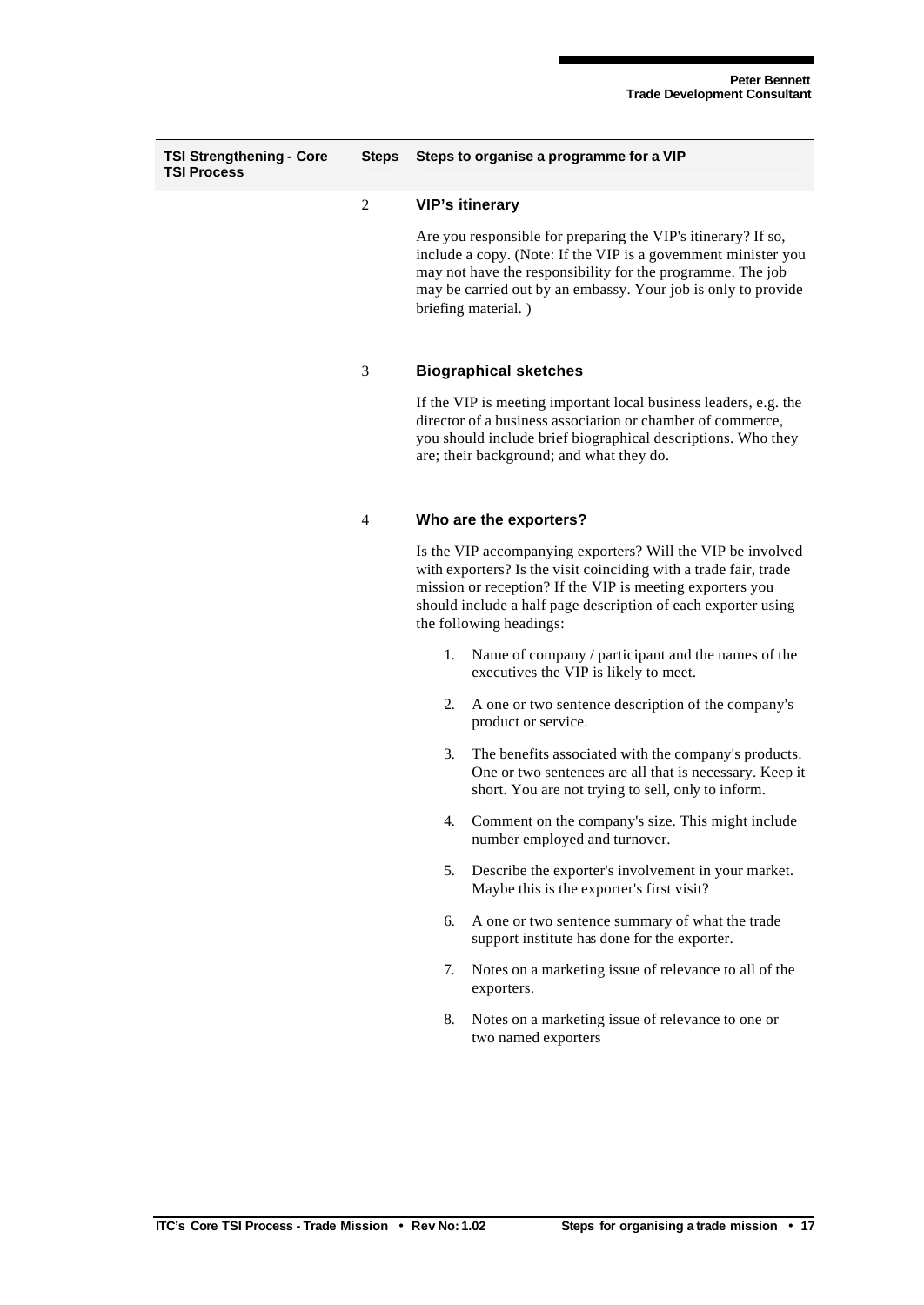| <b>TSI Strengthening - Core</b><br><b>TSI Process</b> | <b>Steps</b> | Steps to organise a programme for a VIP                                                                                                                                                                                     |  |
|-------------------------------------------------------|--------------|-----------------------------------------------------------------------------------------------------------------------------------------------------------------------------------------------------------------------------|--|
|                                                       | 5            | <b>Copies of business mission programmes</b>                                                                                                                                                                                |  |
|                                                       |              | If the visit coincides with a trade mission, include copies of<br>the business mission programmes you prepared for the<br>exporters. This will demonstrate the amount of work your<br>office put into organising the event. |  |
|                                                       | 6            | <b>Market brief</b>                                                                                                                                                                                                         |  |
|                                                       |              | This document is for management and senior officials. It is not<br>given to exporters. The headings are:                                                                                                                    |  |
|                                                       |              | Level of exports / ranking as export market / trends<br>1.                                                                                                                                                                  |  |
|                                                       |              | 2.<br>Trade support institute presence in the market                                                                                                                                                                        |  |
|                                                       |              | 3.<br>Market conditions and economic outlook                                                                                                                                                                                |  |
|                                                       |              | Opportunities areas for exporters<br>4.                                                                                                                                                                                     |  |
|                                                       |              | Development programmes and projects<br>5.                                                                                                                                                                                   |  |
|                                                       |              | A list of the top 10 Exporters<br>6.                                                                                                                                                                                        |  |
|                                                       |              | A list of your 10 top exporter clients<br>7.                                                                                                                                                                                |  |
|                                                       |              | 8.<br>Appendix: Import / Export Statistics                                                                                                                                                                                  |  |
|                                                       |              | 9.<br>Appendix: List of clients serviced by the office<br>during the past year.                                                                                                                                             |  |
|                                                       |              | 10. Appendix: Economic indicators (Exchange Rate;<br>Inflation: Employment Statistics)                                                                                                                                      |  |
|                                                       |              | The document should be no more than 3 pages long, plus the                                                                                                                                                                  |  |

appendices.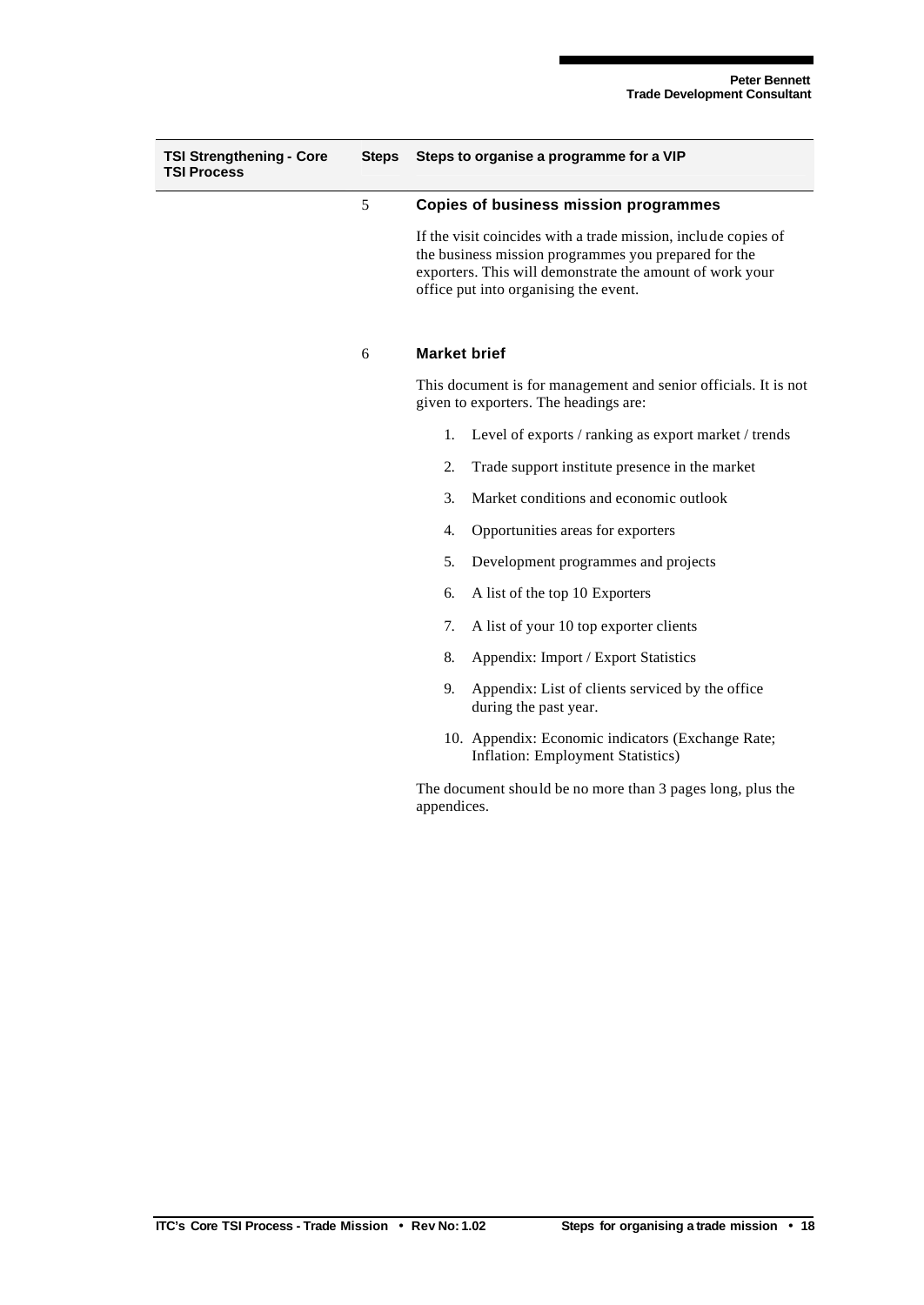| <b>TSI Strengthening - Core</b><br><b>TSI Process</b> | <b>Steps</b> | Steps to organise a programme for a VIP                                                                                                                                                                                                                                                                                                                                                                                                                                              |  |
|-------------------------------------------------------|--------------|--------------------------------------------------------------------------------------------------------------------------------------------------------------------------------------------------------------------------------------------------------------------------------------------------------------------------------------------------------------------------------------------------------------------------------------------------------------------------------------|--|
|                                                       | 7            | <b>Market sector brief</b>                                                                                                                                                                                                                                                                                                                                                                                                                                                           |  |
|                                                       |              | This is a <b>specialised document</b> and will only be used were<br>the mission is a sectoral or specialised mission, consisting of<br>exporters all from the same industry sector.                                                                                                                                                                                                                                                                                                  |  |
|                                                       |              | The document should address such issues as distribution<br>channels, competition, trends, who the main players and<br>importers are, and any other issues of a commercial nature.<br>You might even include a comment about business culture<br>within the sector. It might include comments on how to deal<br>with buyers within a sector. The document should include any<br>issue you feel is important. The information is much more<br>detailed than a Market Brief.            |  |
|                                                       |              | This document:                                                                                                                                                                                                                                                                                                                                                                                                                                                                       |  |
|                                                       |              | Helps to established your credibility with exporters<br>1.                                                                                                                                                                                                                                                                                                                                                                                                                           |  |
|                                                       |              | 2.<br>Helps to establishes you as the market expert                                                                                                                                                                                                                                                                                                                                                                                                                                  |  |
|                                                       |              | 3.<br>Contains your intellectual input                                                                                                                                                                                                                                                                                                                                                                                                                                               |  |
|                                                       |              | 4.<br>Contains your analysis                                                                                                                                                                                                                                                                                                                                                                                                                                                         |  |
|                                                       |              | 5.<br>Contains your opinions                                                                                                                                                                                                                                                                                                                                                                                                                                                         |  |
|                                                       | 8            | <b>Speaking notes</b>                                                                                                                                                                                                                                                                                                                                                                                                                                                                |  |
|                                                       |              | Will the VIP have an opportunity to address a group of<br>people? This might be after a business lunch, or at a reception.<br>If so, you should include speaking notes. These are always<br>useful. Include snippets of information and references of<br>direct relevance to the audience. (Note: you should not have<br>the responsibility of writing a speech. This involves a separate<br>skills set. However, you can provide much of the raw material<br>in the form of notes.) |  |
|                                                       | 9            | Your contact details                                                                                                                                                                                                                                                                                                                                                                                                                                                                 |  |
|                                                       |              | Your phone numbers and where you can be contacted after<br>business hours.                                                                                                                                                                                                                                                                                                                                                                                                           |  |
|                                                       |              |                                                                                                                                                                                                                                                                                                                                                                                                                                                                                      |  |

### 10 **Presentation**

The material should be bound into an attractive presentation. Make at least 10 copies. You will always need more copies than you initially thought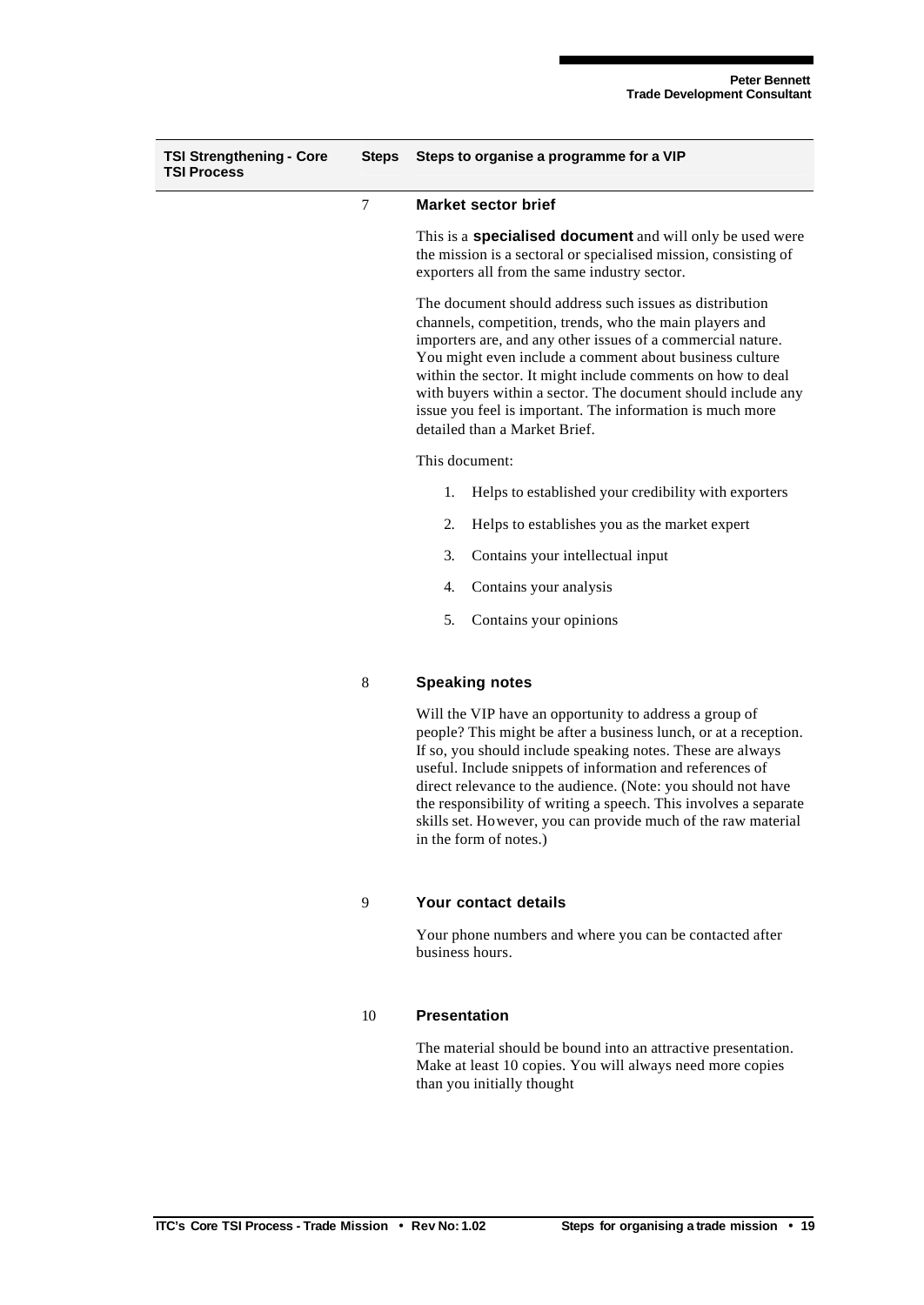| <b>TSI Strengthening - Core</b><br><b>TSI Process</b> | <b>Steps</b> | Steps to organise a programme for a VIP |                                                                                                                                                                                                                                                                                                                                                                                                        |
|-------------------------------------------------------|--------------|-----------------------------------------|--------------------------------------------------------------------------------------------------------------------------------------------------------------------------------------------------------------------------------------------------------------------------------------------------------------------------------------------------------------------------------------------------------|
|                                                       | 11           | <b>Press and PR</b>                     |                                                                                                                                                                                                                                                                                                                                                                                                        |
|                                                       |              | 1.                                      | Consider organising a photo opportunity. You will<br>need to book a professional press photographer.                                                                                                                                                                                                                                                                                                   |
|                                                       |              | 2.                                      | Tell the photographer exactly what you are looking<br>for. Give the photographer a written list of what you<br>are looking for. Stay with the photographer while the<br>photographs are being taken. It is better to have one<br>good usable press photograph, than dozens of<br>unusable photographs.                                                                                                 |
|                                                       |              | 3.                                      | In all probability you will have to set up the group for<br>the photographer. If the photographs are being taken<br>at a reception, and if any member of the group has a<br>glass or cup in hand, you should remove it. You can<br>do this very politely. Say, "Excuse me", remove the<br>glass from the person's hand while the photograph is<br>being taken, then hand it back and say, "Thank you". |
|                                                       |              | 4.                                      | Check, well in advance, how the photographs can be<br>transmitted to the national and regional press in your<br>country. You must do this very quickly. If the<br>photographs were taken at a business reception, they<br>are usable in the following morning's newspapers. So<br>you must have arrangements in place to have them<br>transferred to the national and regional press<br>immediately.   |
|                                                       |              | 5.                                      | Make sure that the photographs are properly<br>captioned. You must supervise and check how they<br>are captioned. The caption should contain the names<br>of the individuals, their full titles, and the name of<br>their companies. Names are listed from left to right.                                                                                                                              |
|                                                       |              | 6.                                      | If you have organised a reception, you must ensure<br>that the VIP is properly introduced. Check local<br>protocol and etiquette.                                                                                                                                                                                                                                                                      |
|                                                       |              | 7.                                      | At functions involving open seating, a table should<br>always be reserved for the VIP's use.                                                                                                                                                                                                                                                                                                           |
|                                                       |              |                                         |                                                                                                                                                                                                                                                                                                                                                                                                        |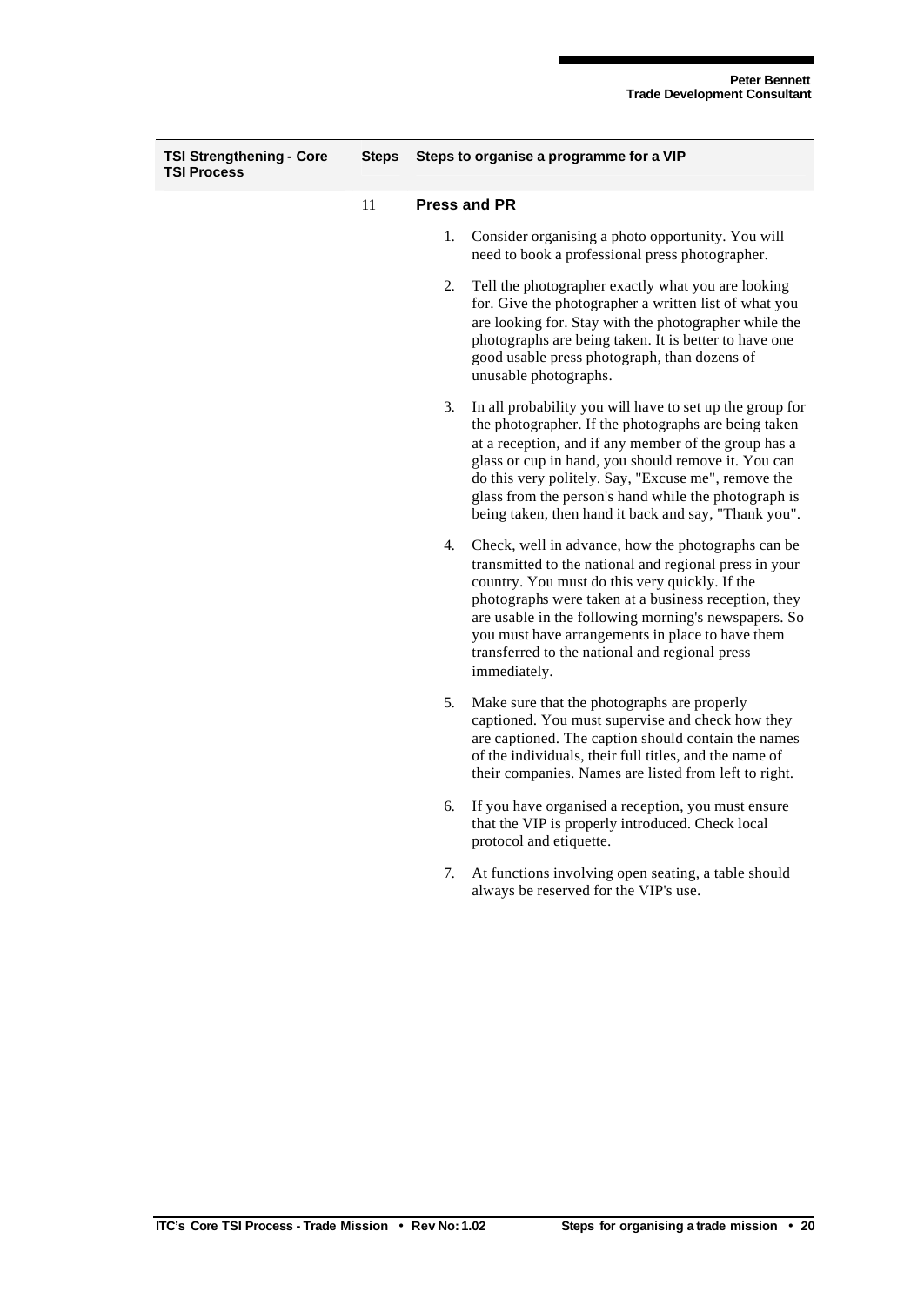| <b>TSI Strengthening - Core</b><br><b>TSI Process</b> |    | Steps Steps to organise a programme for a VIP<br>Housekeeping |                                                                                                                                                                                                                                                                     |
|-------------------------------------------------------|----|---------------------------------------------------------------|---------------------------------------------------------------------------------------------------------------------------------------------------------------------------------------------------------------------------------------------------------------------|
|                                                       | 12 |                                                               |                                                                                                                                                                                                                                                                     |
|                                                       |    | $1_{-}$                                                       | Check hotels. Make sure the hotel knows the status<br>of your guest.                                                                                                                                                                                                |
|                                                       |    | 2.                                                            | Check if you can get access to the VIP lounge in the<br>airport. If the guest is a senior government official,<br>this can probably be organised by your embassy.<br>Companies that provide chauffeur driven cars usually<br>have special facilities at an airport. |
|                                                       |    | 3.                                                            | Check transportation / cars. If necessary, have a<br>back-up. In some circumstances you would hire a<br>second chauffeur driven car as a backup.                                                                                                                    |
|                                                       |    | 4.                                                            | Ensure that members of your staff are identifiable.<br>Consider issuing identity badges.                                                                                                                                                                            |
|                                                       |    | 5.                                                            | Take professional advice on security issues.                                                                                                                                                                                                                        |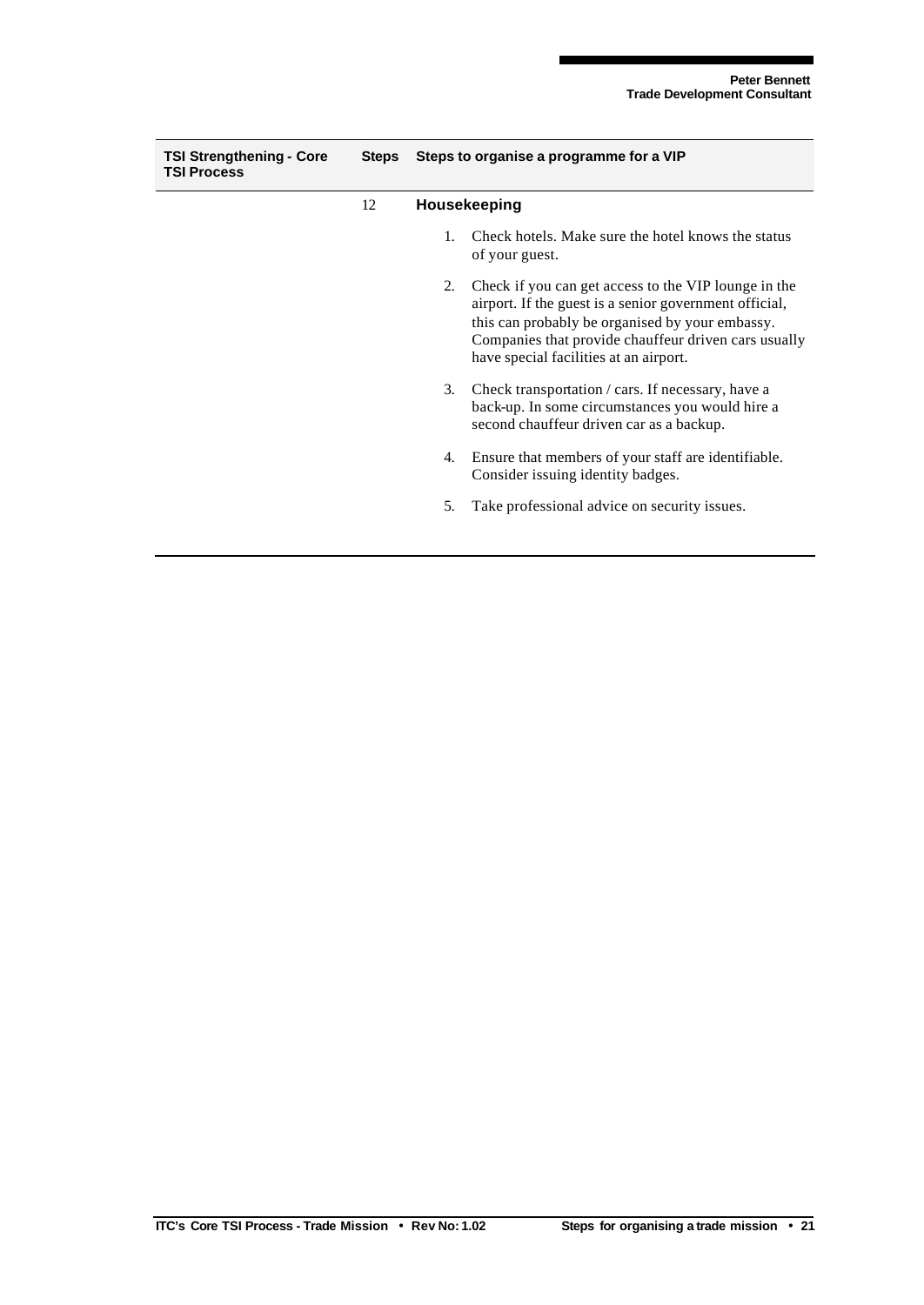### **Post mission follow-up**



*Figure 8: Response follow-up*

|  |  |  | Table 5: Trade mission follow-up |
|--|--|--|----------------------------------|
|--|--|--|----------------------------------|

| <b>TSI Strengthening - Core</b><br><b>TSI Process</b> | <b>Steps</b> | Steps for post mission follow-up     |
|-------------------------------------------------------|--------------|--------------------------------------|
| Figure 8: Response follow-                            | $\perp$      | Follow -up                           |
| up on page 22.<br>Contact                             |              | Client satisfaction assessed.        |
|                                                       |              | Results used to improve the process. |
| Customer satisfaction                                 |              |                                      |
| <b>Utilisation</b>                                    |              |                                      |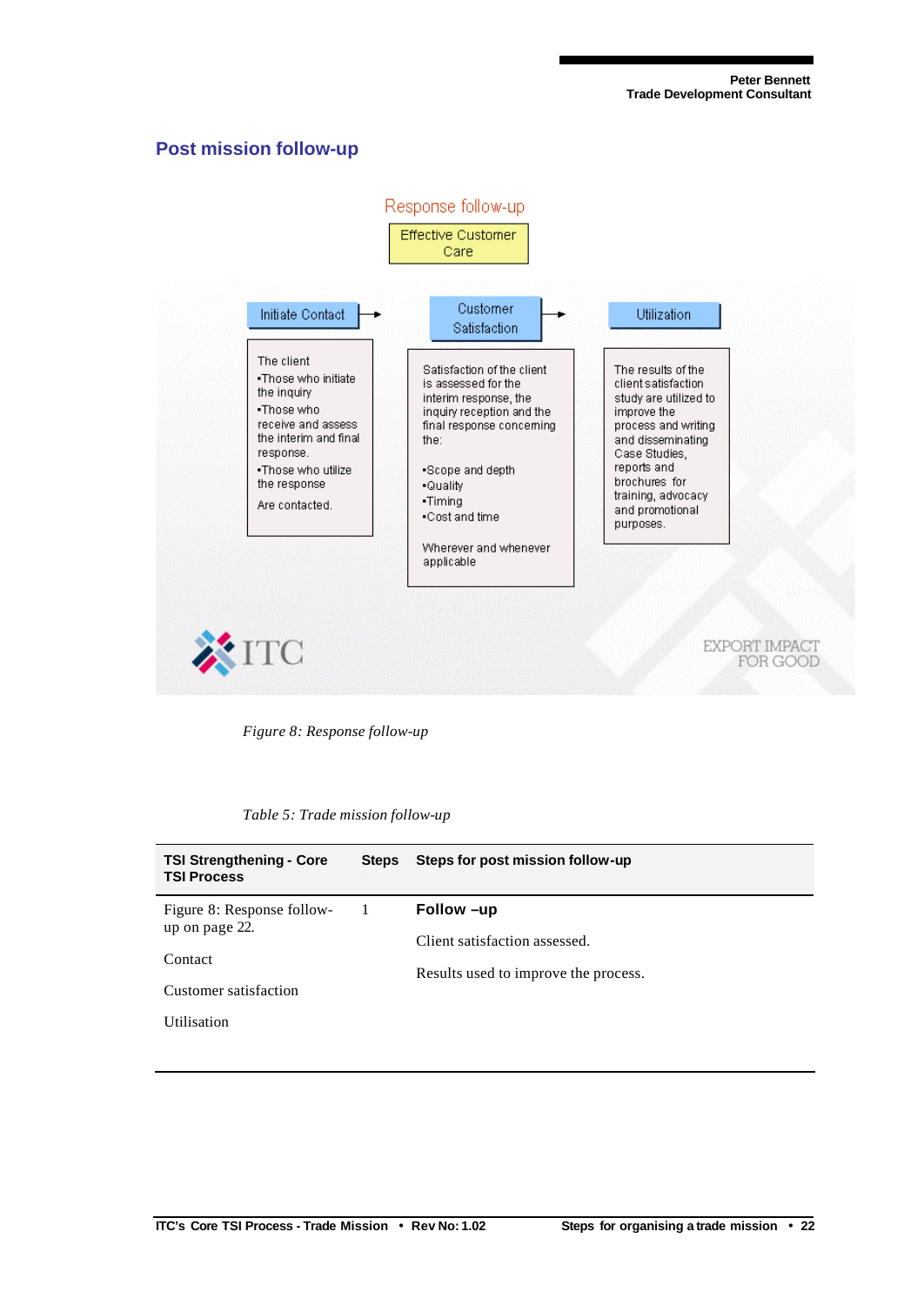## **Frequently asked questions**

#### **What is the best time to hold a trade mission?**

It will vary from market to market. Ideal times are spring, early-summer and autumn. It is advisable to avoid the periods from July – mid-Sept, mid-Dec to mid-Jan and Easter, the Chinese and Iranian New Year. Avoid times that coincide with religious festivals - Ramadan, Divali, public holidays, vacation seasons, and major sporting events, particularly international football matches.

#### **How many days should a trade mission last for?**

A trade mission should last for a minimum of 2 full working days and a maximum of 4 full working days in any one market. If the mission is visiting two markets the numbers should apply to each market.

#### **Who should the exporters meet?**

The majority of meetings should be with importers, distributors, buyers, and purchasing personnel. Group meetings with trade associations, industry representative organisations, chambers of commerce, government ministries, trade promotion institutes should be kept to the absolute minimum. Remember that business normally derived from meetings with buyers.

#### **Where should meetings take place?**

The majority of meetings should take place in the office of the buyer or purchaser. Meetings in hotels should be the exception. It is unlikely that important buyers would travel to meet exporters in a hotel.

## **Is it a good idea to hold a seminar to coincide with the mission? For example, is it a good idea to hold a seminar on investment promotion to coincide with a selling mission?**

Holding a seminar at the same time as a trade mission is a very bad idea. There are serious risks involved and experience shows that a seminar will not usually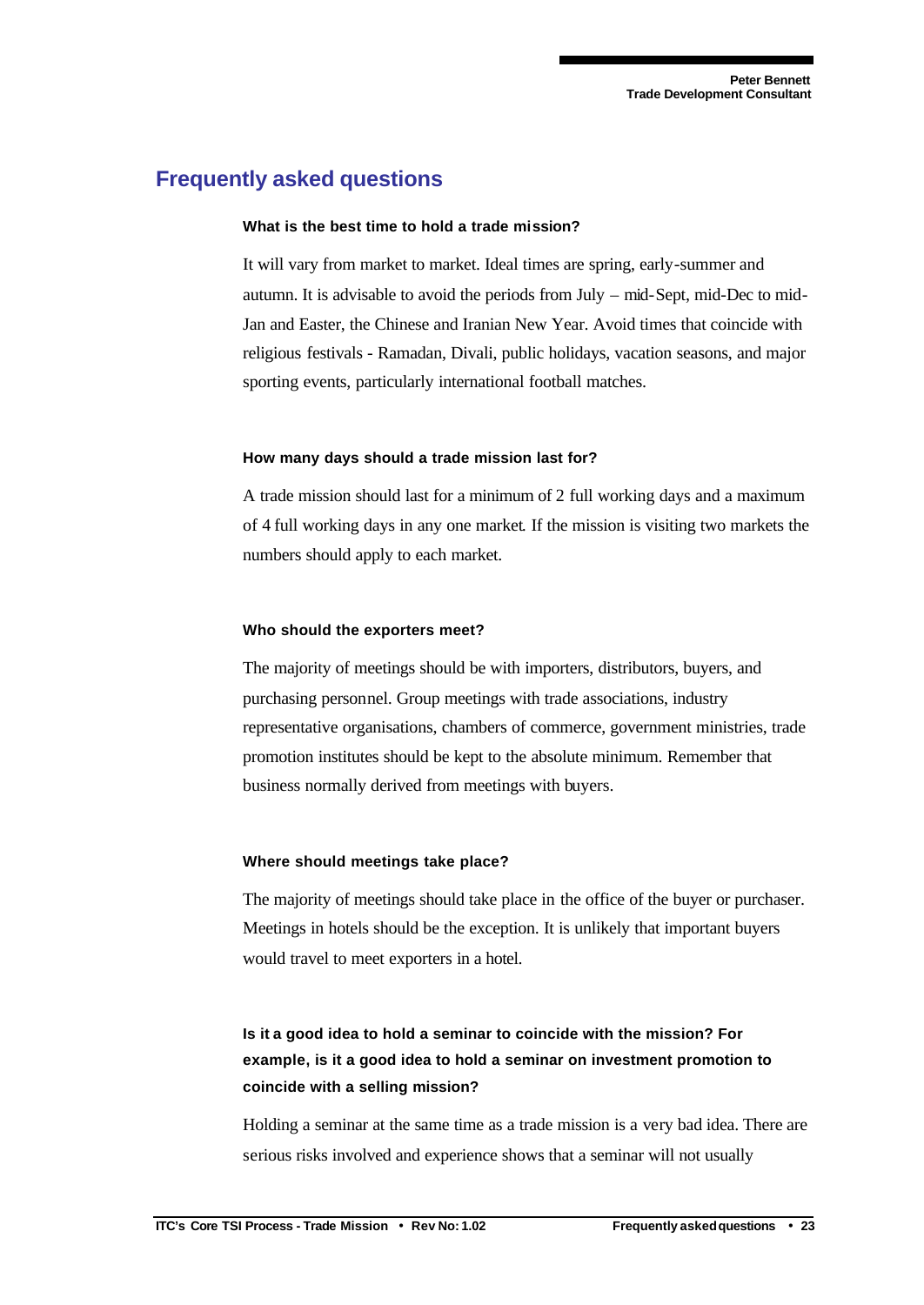generate business for the exporters. Even if support is secured from a major local institution, such as a chamber of commerce, an industry representative organisation, or a government organisation, attendance is likely to be disappointing. The amount of effort needed to ensure a reasonable attendance will distract from the effort needed to prepare the individual business mission programmes.

There are a few exceptions, when seminars/workshops can be effective: This may be an appropriate sales technique for some services sectors e.g. education. Workshops may also be a useful training tool, at the beginning of the mission with selected distributors and buyers being invited to familiarize exporters with the market and purchasing patterns e.g. in the U.S. specialty food market. These are special cases.

#### **Where should the exporters be based?**

The exporters should stay in the centre of commercial activity in the market. Frequently this is in the centre of a major city. This may or may not be the capital city. Ideally all of the exporters should stay in the same hotel. Initially it may seem attractive, from a cost point of view, to stay in hotels in a suburb. The additional transportation costs involved will probably negate the cost saving.

#### **How many meetings should each exporter have per day?**

It depends entirely on the product sector and the commercial dynamics of the sector. The majority of exporters should have at least 3 commercial meetings per day. This will be reduced to one meeting if it is in another city and if there is significant travel involved.

### **Should a VIP travel with the mission and should the VIP have a separate programme?**

This is entirely a matter for the TSI. Opinions on this issue vary. There is no advantage or disadvantage to having a VIP accompany a trade mission. The exception is where there are very high level introductions for exporters. However, this is the exception. A VIP programme is a separate entity. The programme is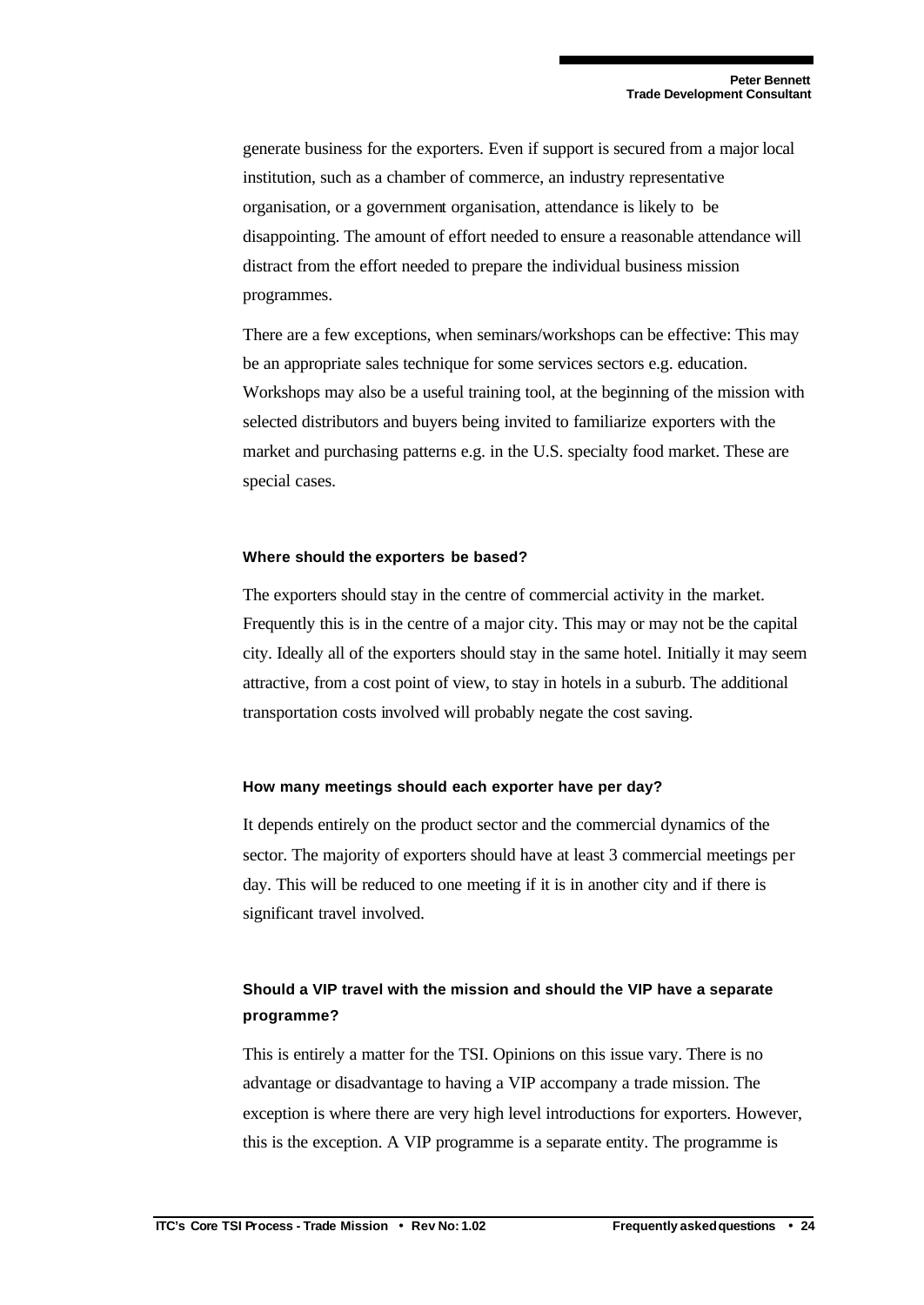dependent on the interests of the VIP, e.g. trade policy, fiscal policy, government relations, bilateral trade, etc.

#### **Should the VIP accompany an exporter to a meeting?**

This is normally a bad idea. Check with the exporter. The VIP will have no function at the meeting. A buyer will find the presence of a VIP unusual.

#### **Who should accompany the mission?**

The TSI's project executive, or the head office executive with responsibility for the exporters. It will depend on the size of the mission and level of importance of the participants. Typically the leader of a mission will be a senior product specialist or industry adviser from head office. A mission may also be used to familiarise head office staff with a market.

#### **What is the role of the project executive during the mission?**

The role of the project executive is to provide backup to the FTR and to assist the exporters. The project executive can assist if changes have to be made to some of the programmes. There will always be last minute changes.

### **What is the time frame for making the appointments and preparing the individual programmes?**

Work on mission appointments should start 3 to 4 weeks prior to the arrival of the mission. Normally, it is not feasible to start making appointments earlier than 4 weeks, because of the reluctance of buyers to commit so far in advance. It will vary from market to market. 3 to 4 weeks would be the norm. The market research can be started much earlier.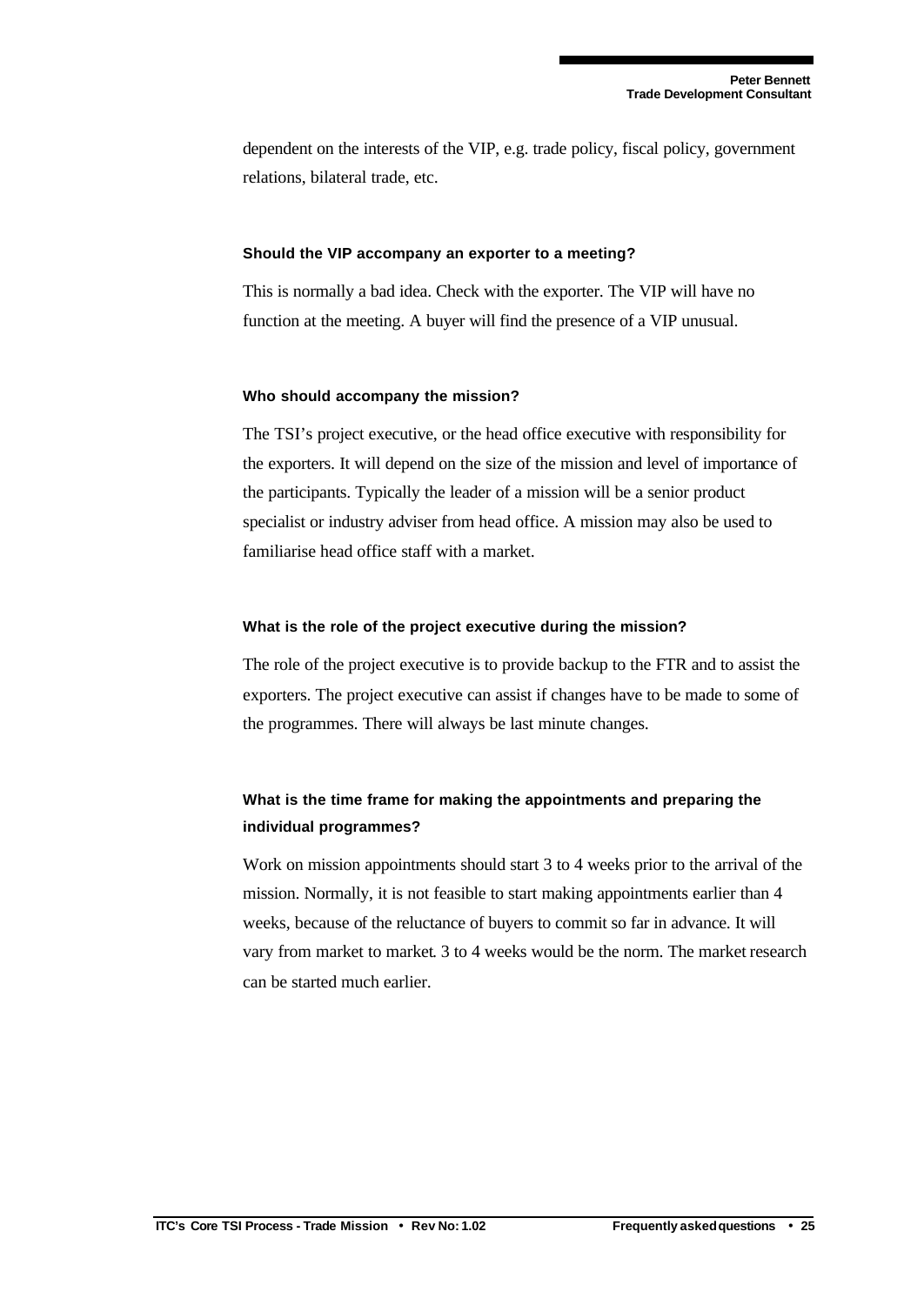## **Trade Mission logistics**

As the number of companies increase, so too do the logistical problems. It is relatively easy to organise and control a business mission for one exporter. As the number of exporters increases the process gets more and more complex to keep track of. A typical trade mission will consist of 10 - 15 companies. In some cases a mission will consist of 25 or more companies. Organising 10 or more business mission programmes is complex, particularly when the programmes are scheduled to take place on the dame dates. The FTR will need a system to keep track of the schedules, confirmed meetings, meetings awaiting confirmation, change requests, time allocated to travel, official functions and receptions.

Figure 9 displays a relatively simple system, based on Microsoft Excel, for controlling a trade mission. The colour code is self explanatory.

Buyers will ask for meetings to be rescheduled. Some buyers will have meetings with more than one mission participant. The FTR will have to reschedule some meetings where there is a conflict. The template enables the FTR to view all programmes and see how they relate to each other.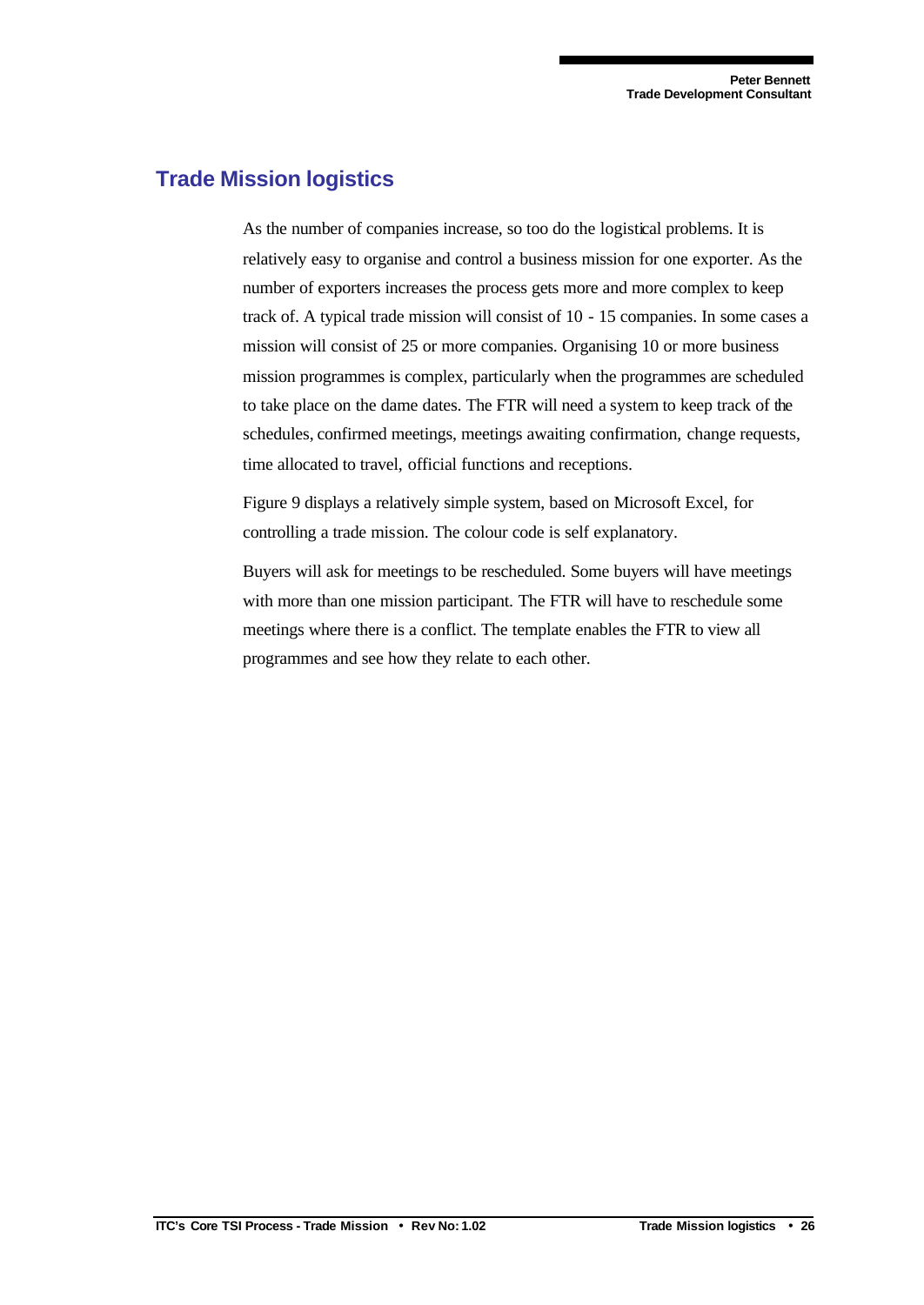## **Business Mission to ……..**

### **Key to Colour Code**

| <b>Confirmed Meeting</b>     |
|------------------------------|
| <b>Travel</b>                |
| <b>Meeting</b>               |
| <b>Function / Reception</b>  |
| <b>Awaiting Confirmation</b> |
| <b>Not Interested</b>        |
|                              |

| <b>Not Interested</b> |                       | <b>Not interested</b> |                       |
|-----------------------|-----------------------|-----------------------|-----------------------|
|                       | <b>Not interested</b> | <b>Not interested</b> |                       |
|                       | <b>Importer 3</b>     | <b>Not interested</b> | <b>Not interested</b> |
|                       | <b>Importer 4</b>     | <b>Importer 7</b>     | Importer 6            |
|                       |                       |                       |                       |
|                       |                       |                       |                       |
|                       |                       |                       |                       |
|                       | Ēχ                    | Ξxρ                   | Ξxρ                   |
|                       |                       |                       |                       |
|                       |                       |                       |                       |
| nfirmed Meetings      |                       |                       |                       |
| iting confirmation    |                       |                       |                       |

### **Confirmed Meetings 2 1 1 Awaiting confirmation 2 1 1**



*Figure 9: Template for managing a trade mission*

The chart illustrates progress in organising a trade mission for 3 companies over 1 day. Obviously, the chart can be extended to cover a larger number of companies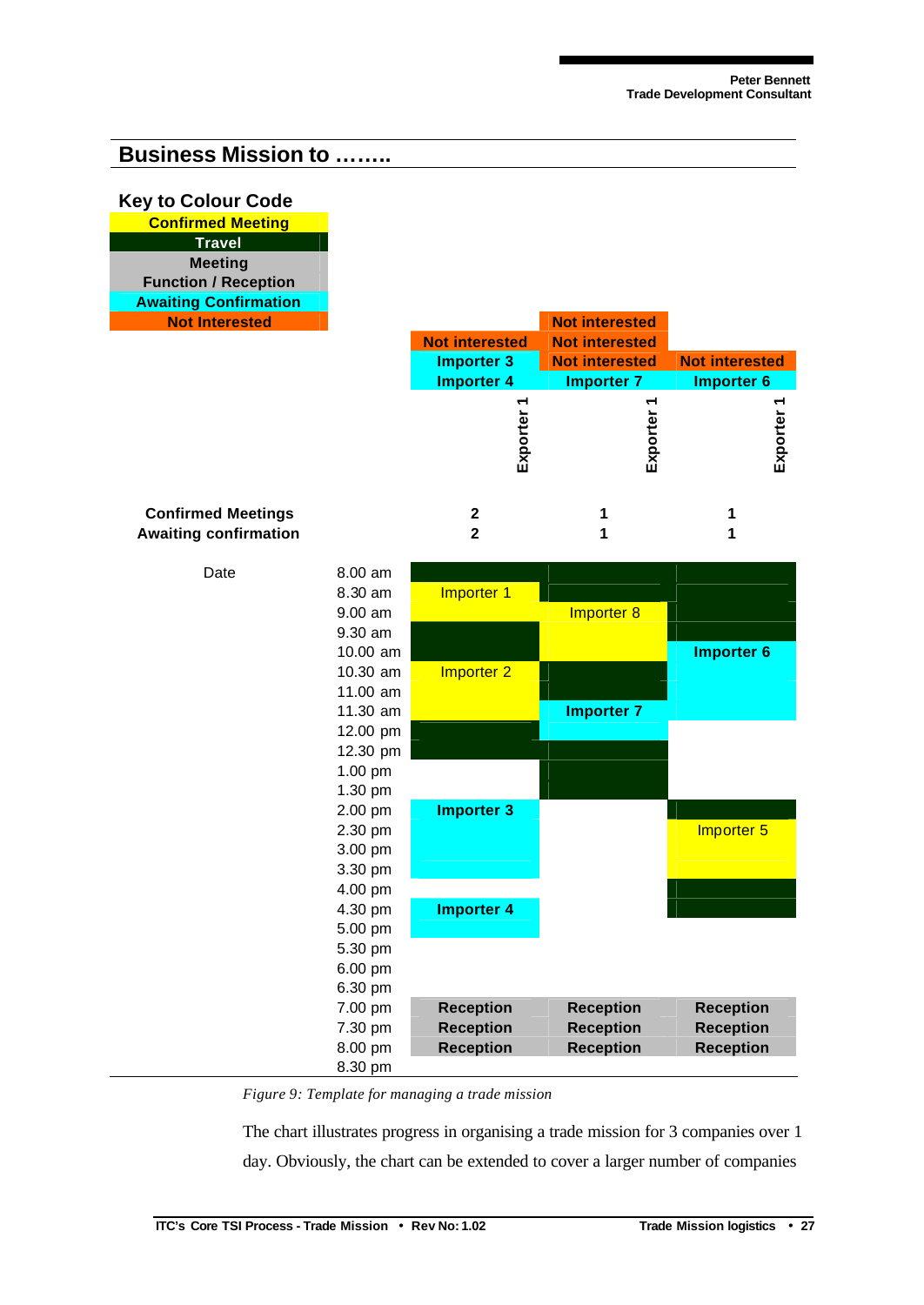and a number of days. In the example, *Exporter 1* has a confirmed appointment with two importers / distributors, namely *Importer 1* and *Importer 2*. You are awaiting confirmation from *Importer 3* and *Importer 4*. *Exporter 1* has one importer who has confirmed a **No Interest**. The time period between 1.00pm and 2.00pm is free. The black areas represent time allocated for travel.